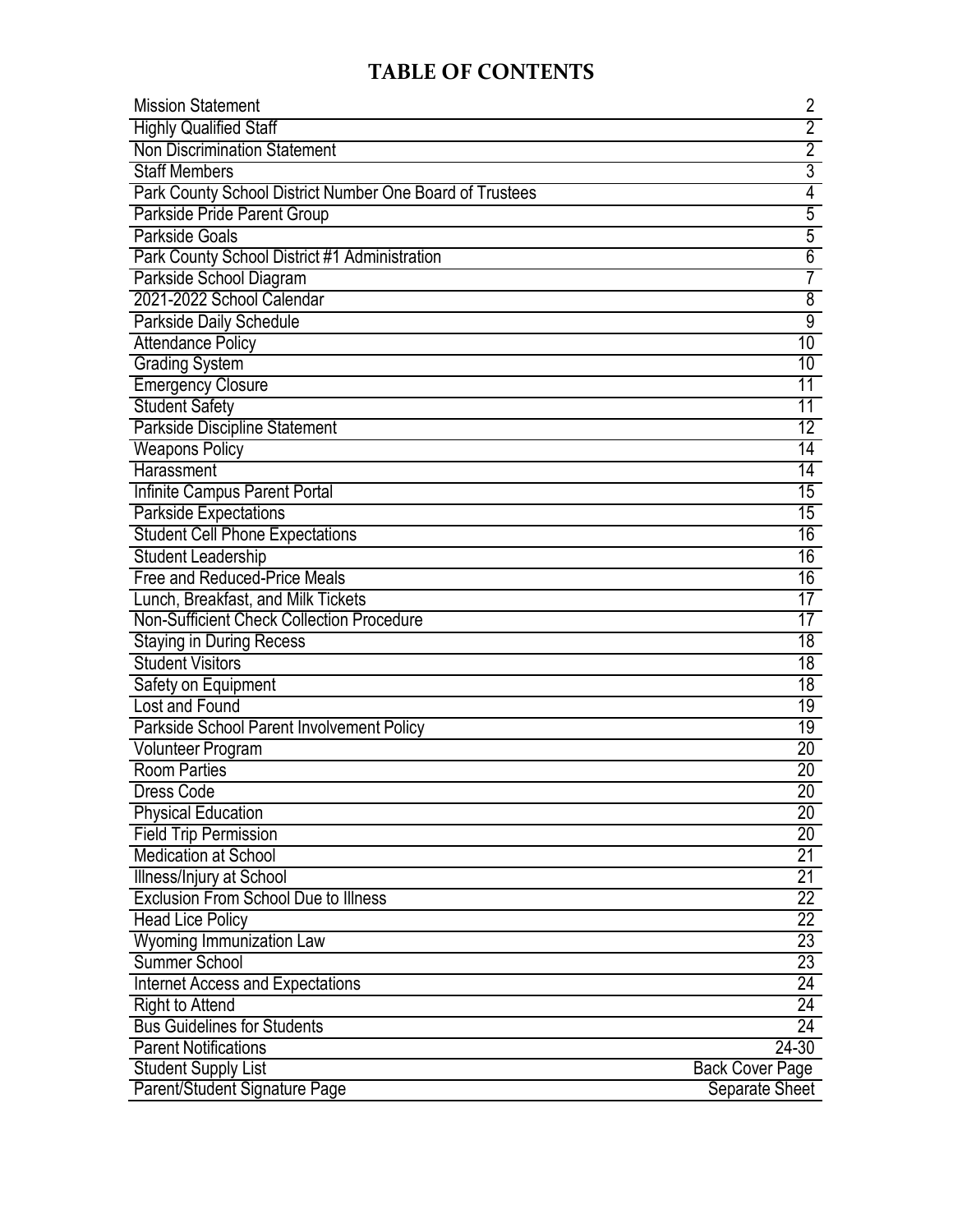# **PARKSIDE ELEMENTARY SCHOOL**

This Student/Parent handbook does not contain COVID regulations and protocols. ShouldPCSD#1 again be required by local, state, or federal health authorities to adhere to safety regulations such as 6' of distance, use of face coverings, and contact tracing, PCSD#1 willnotify all PCSD#1 Stakeholders immediately.

### **MISSION STATEMENT**

The Parkside Elementary Staff is committed to the following DAILY mission. This mission willguide our actions each day.

- Build Team
- Model Respect and Kindness
- Learning for All

## **A HIGHLY QUALIFIED STAFF**

Park County School District #1 takes great pride in its staff. The District's teachers have a wide range of education, experience, skills, abilities, and professional attributes to provide the studentsof Park County School District #1 a quality education. All Park County School District #1 teachersmeet or exceed the requirements of certification established by the Professional Teaching Standards Board and the Wyoming Department of Education. Additionally, Park County School District #1 seeks to employ the most qualified and experienced paraprofessionals available. Paraprofessionals are hired on the basis of educational background, specific skills and abilities, as well as work and life experiences.

Parents of children who attend school in Park County School District #1 have the right to requestinformation regarding the professional qualifications of their child's teachers and paraprofessionals. This information includes:

- What subject areas and grade levels a teacher is certified to teach.
- If a teacher is working under a transitional certification.
- What degrees a teacher has earned and major areas ofemphasis.
- The qualifications of the paraprofessionals working with their children.

Any parents seeking this information on their child's teachers or paraprofessionals should submita written request to Mr. Jay Curtis, Superintendent. Every effort will be made to provide a promptand thorough response to such written requests.

# **Notice of Non-Discrimination and Title IX Information**

This notice shall serve to advise students, parents, employees, and the general public that PCSD #1 does not discriminate in any manner because of race, color, creed, religion, national origin, ancestry, sex, disability, sexual orientation, or age in its programs and activities. Park County School District #1 also does not discriminate in its hiring or employment practices. This notice is provided as required by Title VI, Title IX, the Age Discrimination Act, and the

Americans with Disabilities Act. Questions, complaints, or requests for additional information may be forwarded to the designated PCSD #1 compliance coordinators. Title VI, Title IX, Section 504, and ADA may be referred to Park County School District #1, Ginger Sleep, Title IX Coordinator, or Scott McKenzie, Title IX Deputy Coordinator at 160 N. Evarts, Powell Wyoming, 82435-2730, or call (307) 764-6186, or the Office for Civil Rights, Region VIII, U.S. Department of Education, Federal Building, Suite 310, 1244 Speer Blvd., Denver, Colorado 80204-03582, (303) 844-5695 or TDD (303) 844-3417.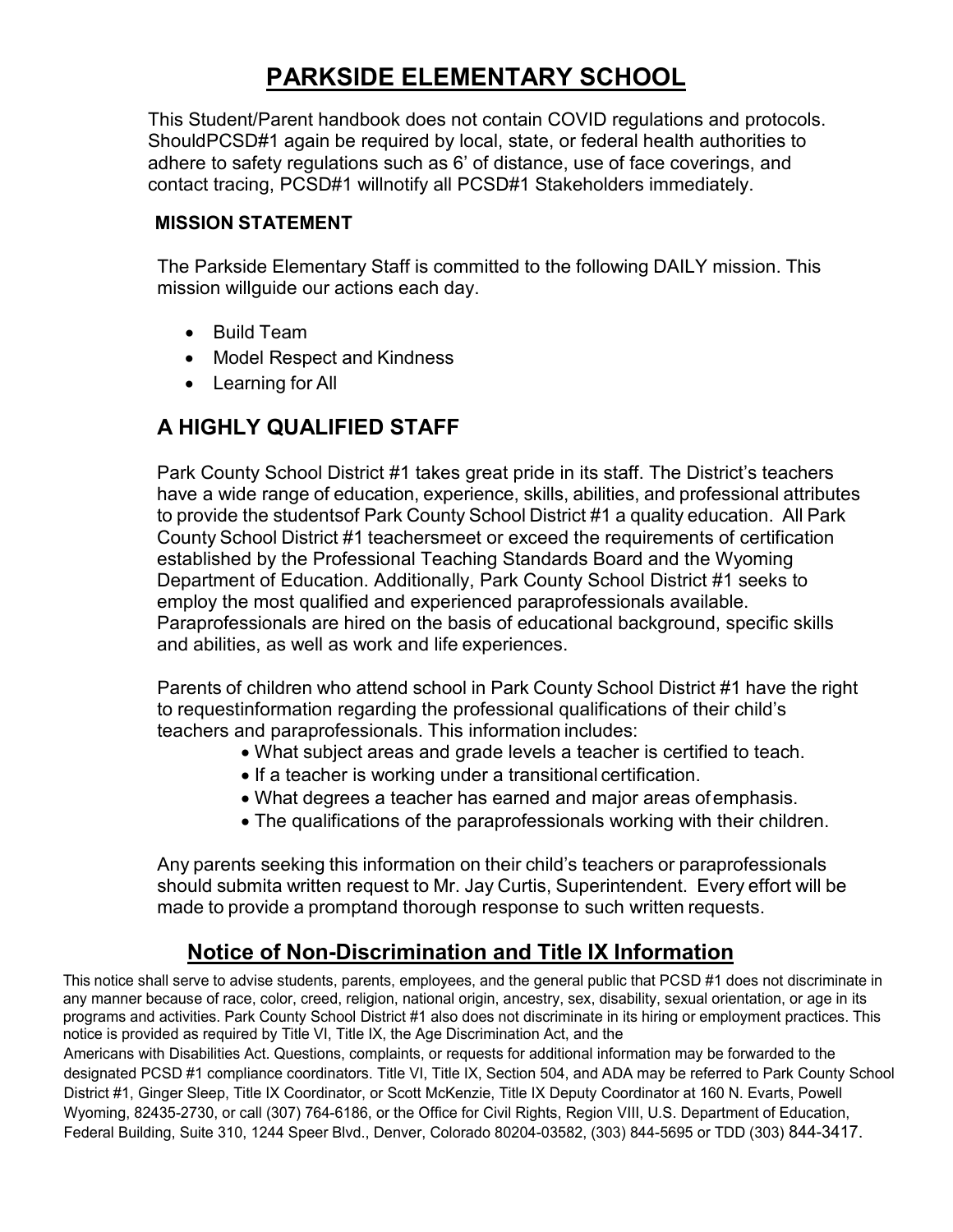# **PARKSIDE ELEMENTARY STAFF MEMBERS 2021-2022**

**Principal** Jason Hillman [JEHillman@pcsd1.org](mailto:JEHillman@pcsd1.org)

**Administrative Assistants** Jamie Decker [JLDecker1@pcsd1.org](mailto:JLDecker1@pcsd1.org) Rebecca Burke [RSBurke@pcsd1.org](mailto:RSBurke@pcsd1.org)

**Instructional Facilitator** Tara Shorb [TLShorb@pcsd1.org](mailto:TLShorb@pcsd1.org)

**Kindergarten** Jennifer Wittwer [JMWittwer@pcsd1.org](mailto:JMWittwer@pcsd1.org) Jill Thompson [JKThompson@pcsd1.org](mailto:JKThompson@pcsd1.org)

**First Grade** Michael Felton [MCFelton@pcsd1.org](mailto:MCFelton@pcsd1.org) Jill Ferguson JRFerguson@ [pcsd1.org](mailto:jrferguson@pcsd1.org)

**Second Grade** Jill Schmidt [JLSchmidt@pcsd1.org](mailto:JLSchmidt@pcsd1.org) Kenli Metzger KBMetzger@ [pcsd1.org](mailto:kbmetzger@pcsd1.org)

**Third Grade** Kayla Galindo [KAGalindo@pcsd1.org](mailto:KAGalindo@pcsd1.org) Rita Bjornestad [RJBjornestad@pcsd1.org](mailto:RJBjornestad@pcsd1.org)

**Fourth Grade** Jane Faulkner [JRFaulkner@ pcsd1.org](mailto:jrfaulkner@pcsd1.org) Amy Quick [ALQuick@](mailto:alquick@pcsd1.org) pcsd1.org

**Fifth Grade**

Keegan McLain [KMMclain@pcsd1.org](mailto:KMMclain@pcsd1.org) Patrick Spiker PLSpik[er@pcsd.org](mailto:PLSpiker@pcsd.org)

**Resource Teachers** Jaime Bessler JLBessler@ [pcsd1.org](mailto:jlbessler@pcsd1.org) Mary Sapp MSap[p@pcsd1.org](mailto:msapp@pcsd1.org)

**Reading Recovery Teacher** Kelli Schiller [KJSchiller@pcsd1.org](mailto:KJSchiller@pcsd1.org)

**Title 1 Teacher** Jennifer Rohrer [JRRohrer@pcsd1.org](mailto:JRRohrer@pcsd1.org)

**PE/Health Teacher** Celina Felton [CMFelton@pcsd1.org](mailto:CMFelton@pcsd1.org)

**Adaptive PE** Chris Wolff [CBWolff@pcsd1.org](mailto:CBWolff@pcsd1.org)

**Library/ MediaSpecialist** Jesse Otto JNRod[e@pcsd1.org](mailto:jnrode@pcsd1.org)

**Library/Media Aide** Anna Cubbage [AECubbage@pcsd1.org](mailto:AECubbage@pcsd1.org)

**Music Teacher** Michael Jaycox MDJaycox [@pcsd1.org](mailto:MDJaycox@pcsd1.org)

**Social Worker** Darwin Rowton [DKRowton@pcsd1.org](mailto:DKRowton@pcsd1.org) **Nurse** Misti Asher [MRAsher@pcsd1.org](mailto:MRAsher@pcsd1.org)

**Occupational Therapists** Adrian Harvey [AMHarvey@pcsd1.org](mailto:AMHarvey@pcsd1.org) Stephanie McKee [SLMcKee@pcsd1.org](mailto:SLMcKee@pcsd1.org)

**Computer Lab Manager**

Tasha Miller [TMiller@pcsd1.org](mailto:TMiller@pcsd1.org)

#### **Paraprofessionals**

Ariel MaGill Alyssa Pickett Lisa Price Sheri Gifford Sarah Wambeke Katie Snell Joan Simpkins McKenzie Killinger Cassie Arends Bethany Waite Sarah Tidemann Makenna Branstetter Kourtney Rowton

**Cook** Tolena Wempen

**Custodians** Larry Boggiano, Head Custodian Darlene Escobedo LaRae Pedersen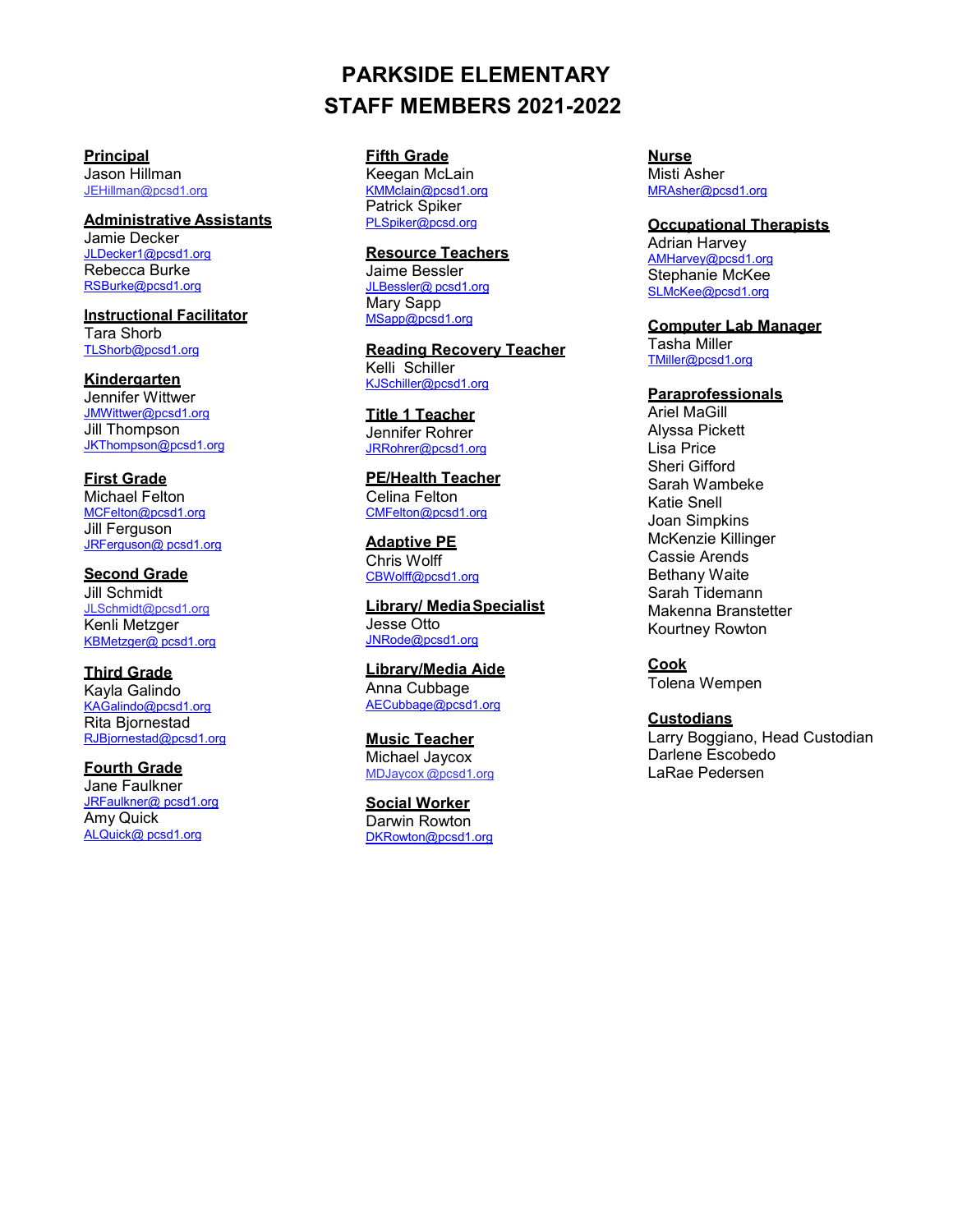# **BOARD OF TRUSTEES 2021-2022**

| <b>OFFICE</b>    | <u>NAME &amp; ADDRESS</u>                      | <b>TERM OF OFFICE</b>                     | <b>TELEPHONE</b>             |
|------------------|------------------------------------------------|-------------------------------------------|------------------------------|
| Chairman         | Paul, Trace (Mr.)<br>1244 Road 9               | 12/1/10-11/30/22<br>TRPaul@pcsd1.org      | 307-254-1840                 |
| Vice-Chairman    | Dillivan, Kim (Mr.)<br>620 Ave. F              | 12/1/16-11/30/20<br>KDDillivan@pcsd1.org  | 307-271-7568<br>970-570-9881 |
| <b>Clerk</b>     | Brazelton, Lillian (Mrs.)<br><b>PO Box 537</b> | 6/17/16-11/30/22<br>LRBrazelton@pcsd1.org | 307-754-2758                 |
| <b>Treasurer</b> | Morris, Tracy (Mrs.)<br>10 Llama Drive         | 12/1/16-11/30/24<br>TDMorris@pcsd1.org    | 307-250-9599                 |
| <b>Trustees</b>  | Borcher, Greg (Mr.)<br>215 W 10th Street       | 12/1/06-11/30/22<br>GMBorcher@pcsd1.org   | 307-254-0660                 |
|                  | Hansen, Donald (Mr.)<br>1173 Lane 8            | 12/1/14-11/20/22<br>DHansen@pcsd1.org     | 307-899-2225                 |
|                  | Laura Riley (Mrs.)                             | 12/1/20-11/30/24<br>LDRiley@pcsd1.org     | 307-272-9776                 |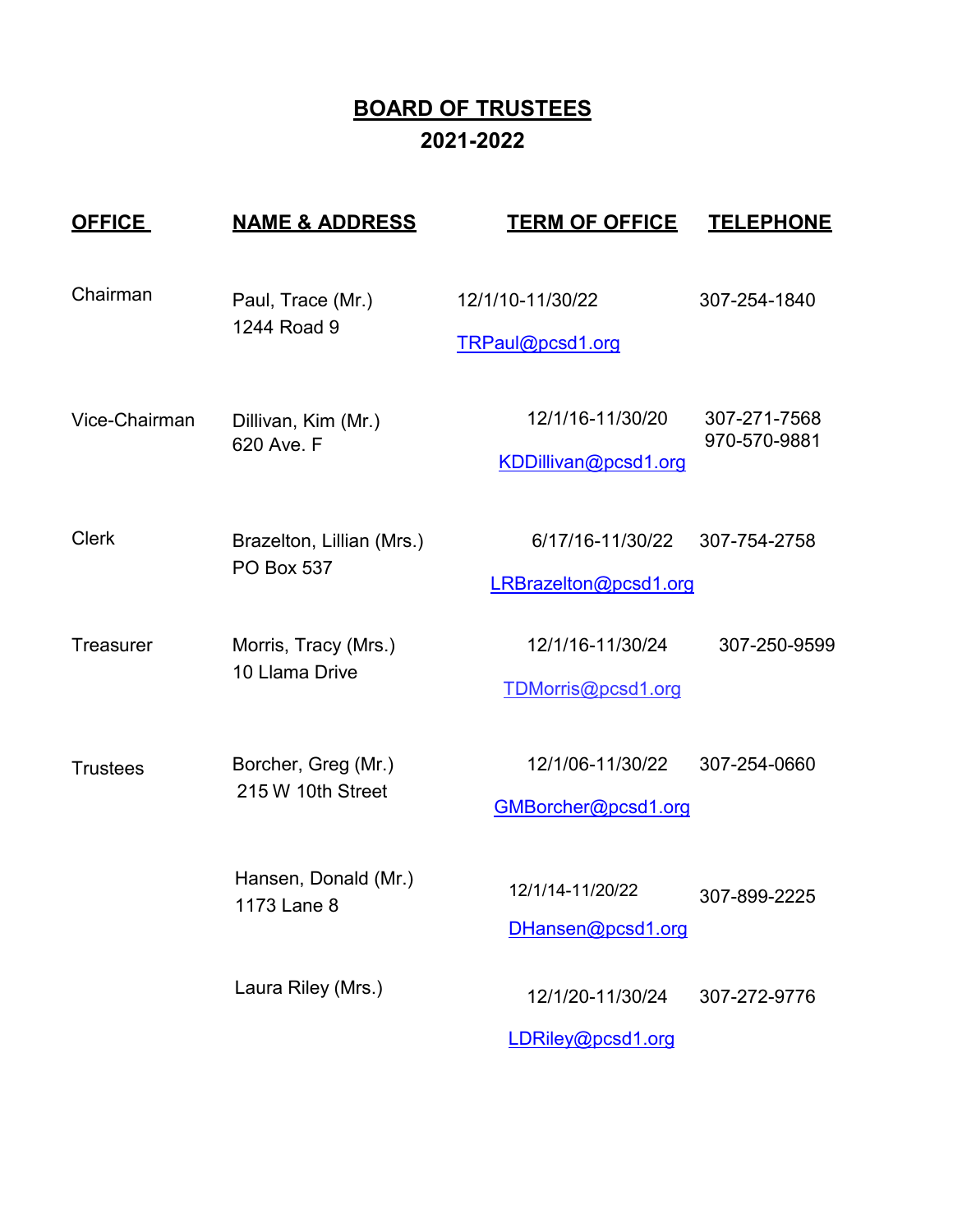# **2021-2022 PARKSIDE PRIDE PARENT GROUP**

Secretary: Rebekah Burns Treasurer: Jamie Decker

President: Samantha Keller Vice-President: Sara Tidemann

## **Goals**

- To support and speak on behalf of children in the school, in the community and beforegovernmental bodies and other organizations that make decisions affecting children.
- To develop an avenue of communication between parents and the Powell SchoolDistrict.
- To learn more about goals, standards, and ideals of the Powell School District enablingparents to discuss topical matters in an informal and accurate manner.
- To involve parents and the general public in Parkside Elementary School.
- To build parenting skills and develop skills needed to raise and protect their children.
- To provide financial assistance to Parkside Elementary School.
- To build a closer relationship between the parents and the teachers with the commongoal of strengthening the curriculum for the children.

# **We achieve our goals through**:

- $\checkmark$  Fundraising
- $\checkmark$  Purchasing materials that support our standards requirements
- $\checkmark$  Supporting teacher requests for additional educational materials
- $\checkmark$  Supporting our Student Leadership Teams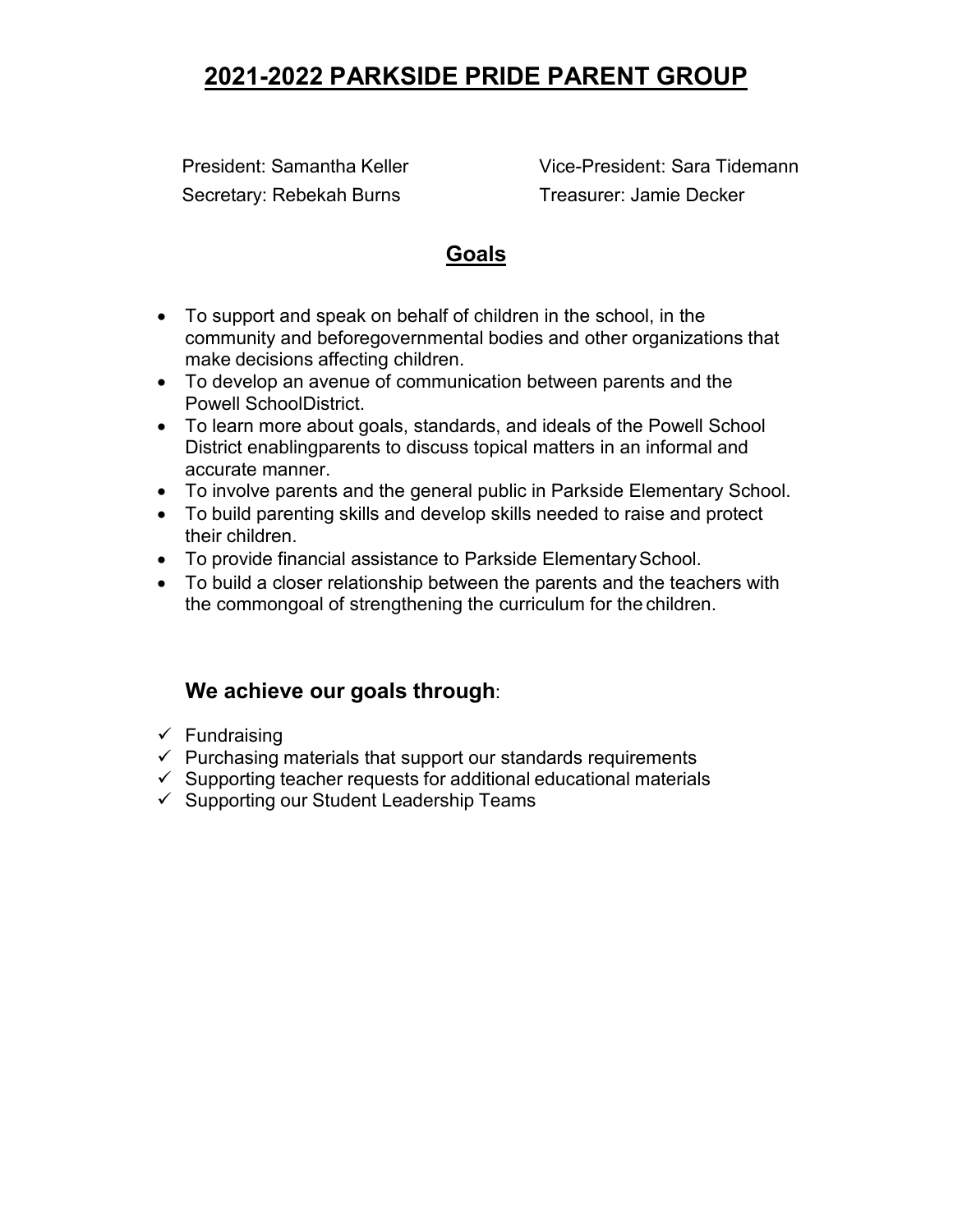# **Park County School District Number One Administration**

**Administration Office** Superintendent – Jay Curtis Curriculum Director – Jason Sleep Coordinator of Business Services – Mary Lewis Coordinator of Support Services – Rob McCray 160 North Evarts 764-6186

### **Parkside Elementary & Clark Elementary**

Principal – Jason Hillman 125 South Douglas 764-6182

**Southside Elementary**Principal – Scott Schiller 278 E. Monroe 764-6183

## **Westside Elementary**

Principal – Angela Woyak 555 Grand St. 764-6184

## **Powell Middle School**

Principal – Kyle Rohrer Assistant Principal - Chanler Buck 368 East Third Street 764-6185

### **Powell Senior High School**

Principal – Tim Wormald Assistant Principal –Steven Lensegrav 1151 East  $7<sup>th</sup>$  Street 764-6181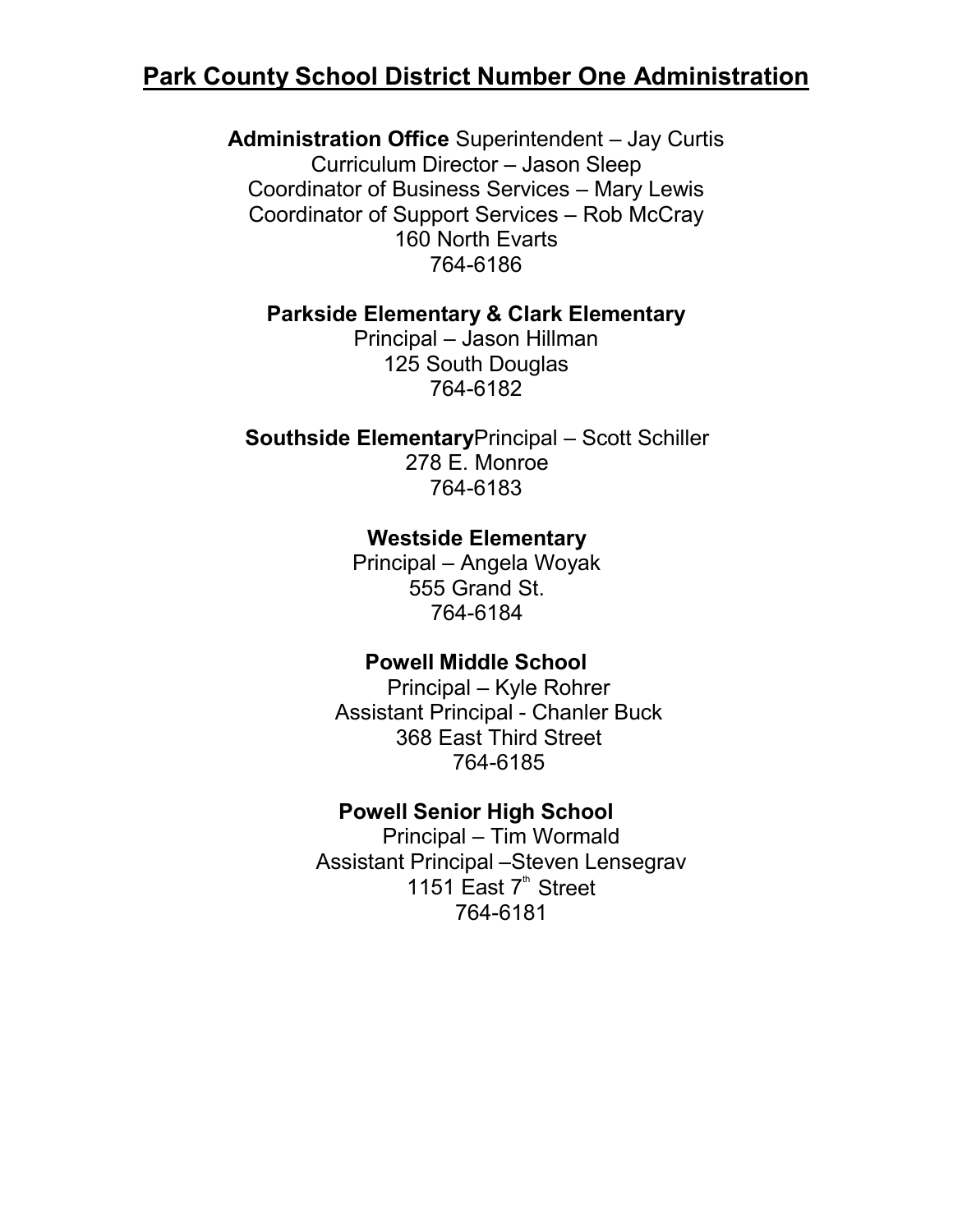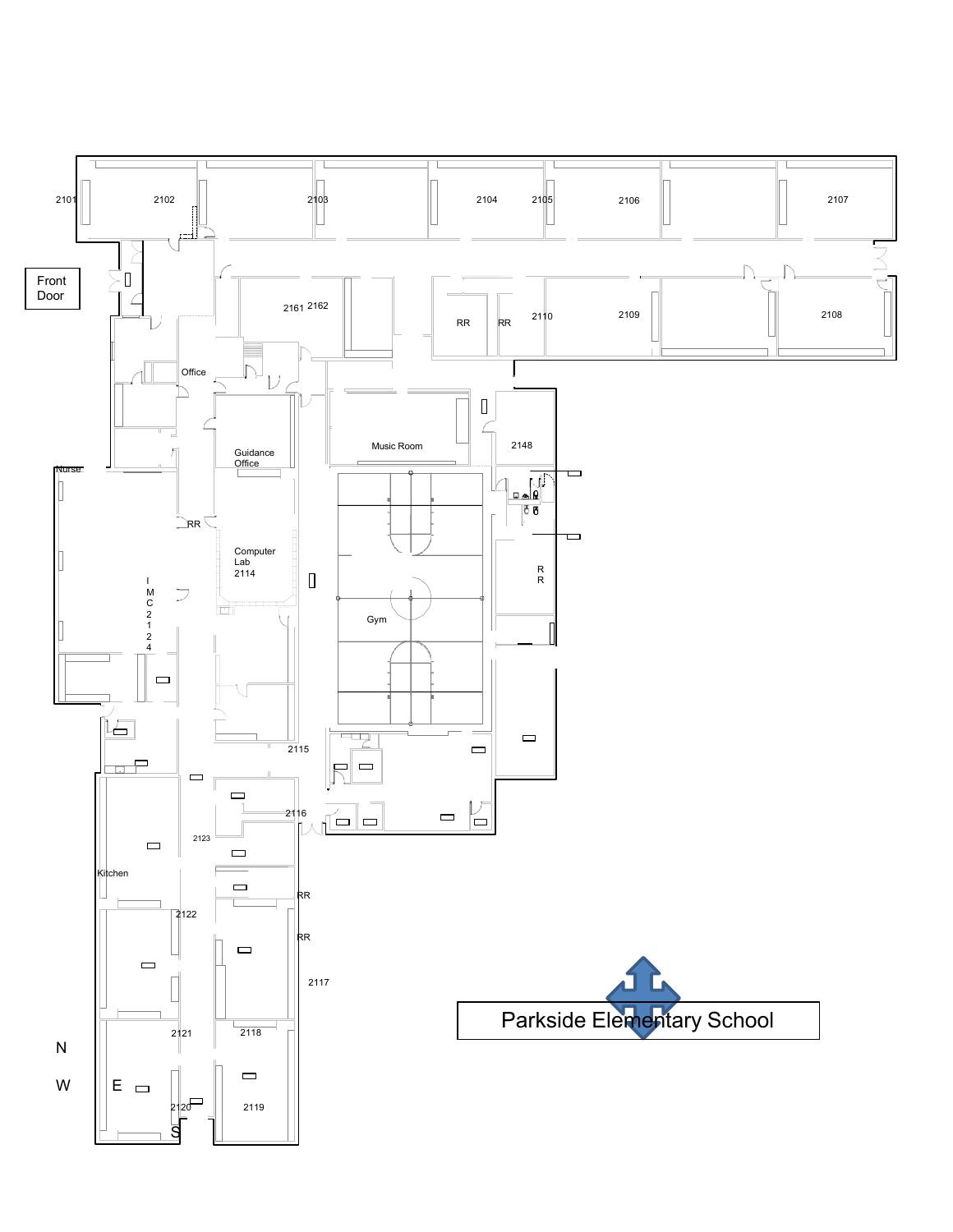### **PARKSIDE SCHOOL CALENDAR, 2021-2022**

| August       | $12 - 16$<br>$17 - 23$   | <b>Building Staff Orientation (New Staff)</b><br><b>District Professional Development</b>                |
|--------------|--------------------------|----------------------------------------------------------------------------------------------------------|
|              | 24                       | <b>Students' First Day</b>                                                                               |
| September    | 6                        | Labor Day (No School)                                                                                    |
|              | 17                       | Staff Development 1:00-4:00                                                                              |
|              | 17                       | <b>Constitution Day</b>                                                                                  |
|              | 24                       | Staff Development 1:00-4:00                                                                              |
| October      | 6                        | <b>Parkside Picture Day</b>                                                                              |
|              | 8                        | Staff Development 1:00-4:00                                                                              |
|              | 11                       | Columbus Day                                                                                             |
|              | 15                       | <b>No School</b>                                                                                         |
|              | 22                       | End of First Quarter - MS (42 days)                                                                      |
|              | 22                       | Staff Development 1:00-4:00                                                                              |
|              | 29                       | Staff Development 1:00-4:00                                                                              |
| November     | 5                        | End of First Trimester-Elementary (52 days)                                                              |
|              | 5                        | Staff Development 1:00-4:00                                                                              |
|              | 11                       | <b>Veterans Day</b>                                                                                      |
|              | 19                       | Staff Development 1:00-4:00                                                                              |
|              | 24                       | Parent /Teacher Trade Day (No School)                                                                    |
|              | 25 & 26                  | Thanksgiving Vacation (No School)                                                                        |
| December     | 2                        | <b>Christmas Program</b>                                                                                 |
|              | 3                        | Staff Development 1:00-4:00                                                                              |
|              | 7                        | Pearl Harbor Remembrance Day                                                                             |
|              | 17<br>21                 | Staff Development 1:00-4:00<br>End of 1 <sup>st</sup> Semester HS & End of $2^{nd}$ Qtr for MS (39 days) |
|              | 22-31                    | Winter Break (No School)                                                                                 |
| January      | 1                        | Winter Break Continues - New Year's Day (No School)                                                      |
|              | 3 & 4                    | Professional Development - All Day (No School)                                                           |
|              | 5                        | <b>Classes Resume</b>                                                                                    |
|              | $\overline{7}$           | Staff Development 1:00-4:00                                                                              |
|              | 21                       | Staff Development 1:00-4:00                                                                              |
| February     | $\overline{11}$          | Staff Development 1:00-4:00                                                                              |
|              | 21                       | President's Day (No School)                                                                              |
|              | 25                       | End of 2 <sup>nd</sup> Trimester-Elementary (66 days)                                                    |
|              | 25                       | Staff Development 1:00-4:00                                                                              |
| March        | 11                       | End of $3^{rd}$ Quarter – MS (47 days)                                                                   |
|              | 14                       | Parent/ Teacher Trade Day (No School)                                                                    |
|              | $15 - 18$                | Spring Break (No School)                                                                                 |
|              | 25                       | Staff Development 1:00-4:00                                                                              |
| <b>April</b> | 1                        | Staff Development 1:00-4:00                                                                              |
|              | 8                        | Staff Development 1:00-4:00                                                                              |
|              | 14                       | <b>Grandparents Day (Tentative)</b>                                                                      |
|              | 15th & 18th              | Easter Break (No School)                                                                                 |
|              | 29                       | Staff Development 1:00-4:00                                                                              |
| May          | 13                       | Staff Development 1:00-4:00                                                                              |
|              | $\overline{\mathbf{22}}$ | <b>High School Graduation</b>                                                                            |
|              | 25<br>26                 | <b>Kindergarten Circus</b>                                                                               |
|              | 27                       | <b>Last Day for Students</b><br>Professional Development/Teachers Last Day                               |
|              | 30                       | <b>Memorial Day</b>                                                                                      |
|              |                          |                                                                                                          |

\*These dates could change. Monthly calendars will be sent home.

\*\*Parents will be notified of any upcoming school activities that are not listed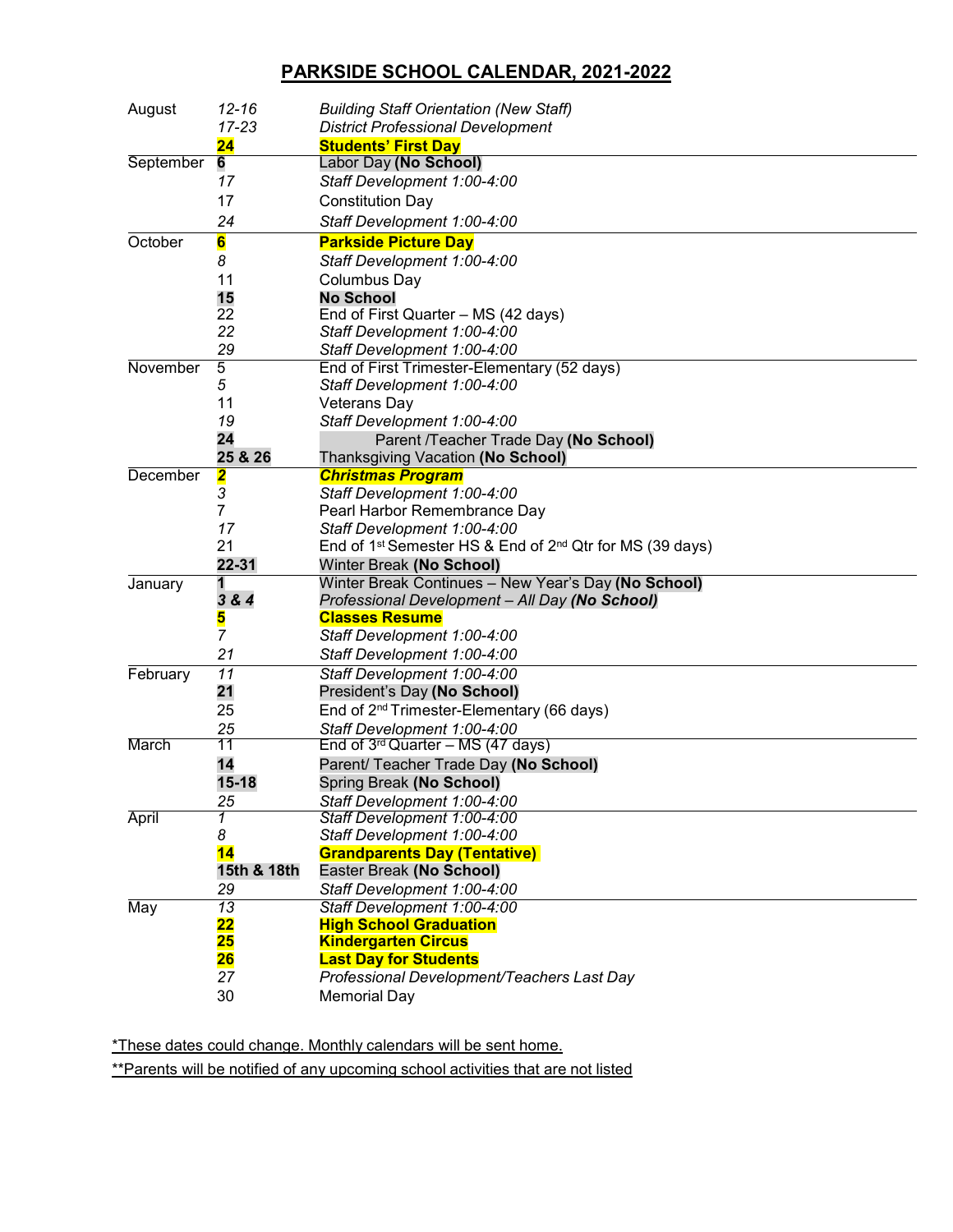#### **PARKSIDE ELEMENTARY DAILY SCHEDULE II 2021-22**

| MORNING BELL 8:05 K-5                                                                 |                                                  |                                                      |
|---------------------------------------------------------------------------------------|--------------------------------------------------|------------------------------------------------------|
| <b>RECESS - MORNING</b><br>Kindergarten – First Grade $9:25 - 9:40$<br>Second - Third | $9:40-$                                          |                                                      |
| 9:55LUNCH AND RECESS                                                                  |                                                  |                                                      |
|                                                                                       | K $10:55 - 11:10$ Recess K $11:15 - 11:35$ Lunch |                                                      |
| (Mon-Thurs)                                                                           | $1st 11:00 - 11:15$ Recess                       | $1st 11:20 - 11:40$ Lunch                            |
|                                                                                       | $2nd$ 11:30 - 11:45 Recess                       | $2nd 11:50 - 12:10$ Lunch                            |
|                                                                                       | $3rd 11:35 - 11:50$ Recess                       | $3rd$ 11:55 – 12:15 Lunch                            |
|                                                                                       |                                                  |                                                      |
|                                                                                       |                                                  | $4th$ 12:00 - 12:15 Recess $4th$ 12:20 - 12:40 Lunch |

 $5^{th}$  12:05 – 12:20 Recess  $5^{th}$  12:25 – 12:45 Lunch

Each grade has at least 20 min. in cafeteria

#### **RECESS - AFTERNOON**

**BREAKFAST** 7:40 – 8:05

|                   | Kindergarten – 1 <sup>st</sup> Grade $1:30-1:45$ |  |
|-------------------|--------------------------------------------------|--|
| $2nd - 3rd$ Grade | $1:45 - 2:00$                                    |  |
| $4th - 5th$ Grade | $2:00 - 2:15$                                    |  |

**END OF DAY 3:15**

**Friday 8:05-12:35**

### **Friday Recess/Lunch**

| K $10:35 - 10:50$ Recess | $K$ 10:55 – 11:15 Lunch |  |
|--------------------------|-------------------------|--|
|                          |                         |  |

 $1<sup>st</sup> 10:40 - 10:55$  Recess  $1<sup>st</sup> 11:00 - 11:20$  Lunch

 $2<sup>nd</sup> 11:10 - 11:25$  Recess  $2<sup>nd</sup> 11:30 - 11:50$  Lunch

3rd 11:15 – 11:30 Recess3rd 11:35 – 11:55 Lunch

 $4^{th}$  11:40 – 11:55 Recess  $4^{th}$  12:00 – 12:20 Lunch

 $5^{th}$  11:45 – 12:00 Recess  $5^{th}$  12:05 – 12:25 Lunch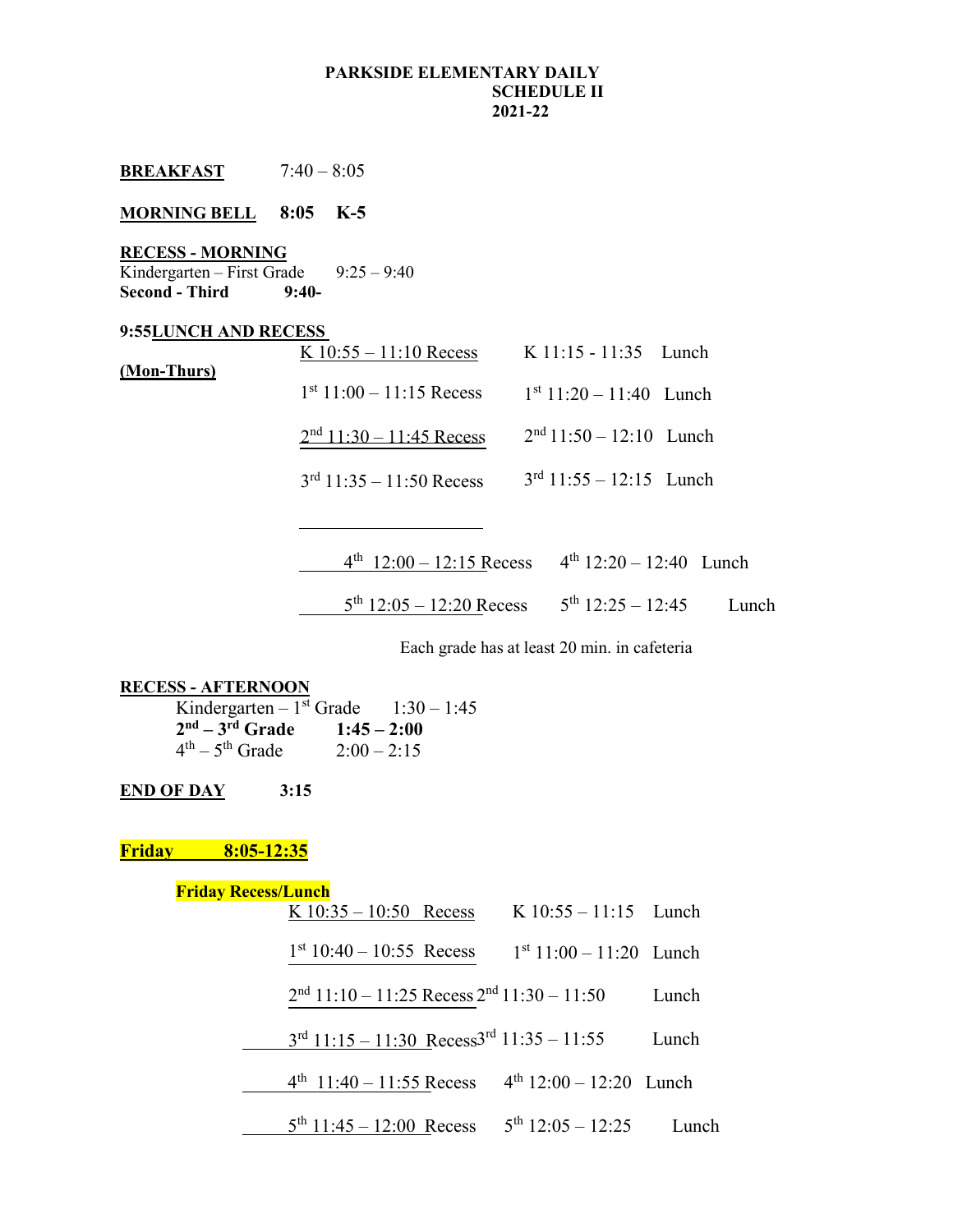# **ATTENDANCE POLICY**

*Please report absences between 7:15 a.m. – 8:30 a.m. to the school office by calling764-6182.* If a child is absent and the school has not been notified, office personnel will try to contact you. Please assist us by making a call to the office*. If there is no contact made your child will receive an un-excused for their absence.*

Also, if you know in advance that your child must be out of school for any reason, please notify the Parkside office. The principal, the designated school attendance officer, will monitorstudents' attendance.

Academic success is directly related to the amount of time spent in the classroom. There are valuable lessons lost when a student is not in attendance. Please understand that simply completing the written paperwork missed cannot make up for an absence. Class discussions,teacher demonstrations, social interactions, and other activities are examples of the valuable learning missed when a student is absent.

The District recognizes that emergencies, illness or other prearranged absences occur. Asa result, ten (10) days per semester can be used for these purposes. If a student exceeds this ten-day limit in a given trimester, he/she may lose credit or be retained. Each building has outlined for parents and students, its process for addressing students with excessive absences. Note: Habitual tardiness is dealt with at the building level. Five (5) tardies to school equal one unexcused absence. Two or more unexcused absences will be reported to law enforcement and/or the county attorney. (Reference: www.pcsd1.org)

## **GRADING SYSTEM**

Each trimester, your child will receive a Standards-Based Progress Report. This report allowsyou to gauge your student's academic progress using a meaningful measure, the state standard, and your child's overall development and levelof proficiency.Over the course of the year, our staff will "do whatever it takes" to help your child master the essential skills at each grade level.

### **What does the progress report tell you as a parent?**

- $\checkmark$  It provides you with a report of your child's progress toward grade-level essential skill attainment.
- $\checkmark$  It provides you with information on your student's specific areas of progress toward the state standardeach trimester.
- $\checkmark$  It provides you with an "end of year" determination of the achievement level of your student in relationto the standard.

### **The following markings will be used on the report card to indicate the student's performance:**

- $\checkmark$  Students receive a "1" score if they are at an introductory level of understanding of the skill orconcept; teacher assistance is usuallynecessary.
- $\checkmark$  Students receive a "2" score if they have shown understanding of the skill or concept; someindependence is evident.
- $\checkmark$  Students receive a "3" score if they can apply the skill or concept correctly, independently andconsistently.
- $\checkmark$  Students receive a "4" if they can apply concepts and processes in multiple contexts that exceed thestandards based targets at this time.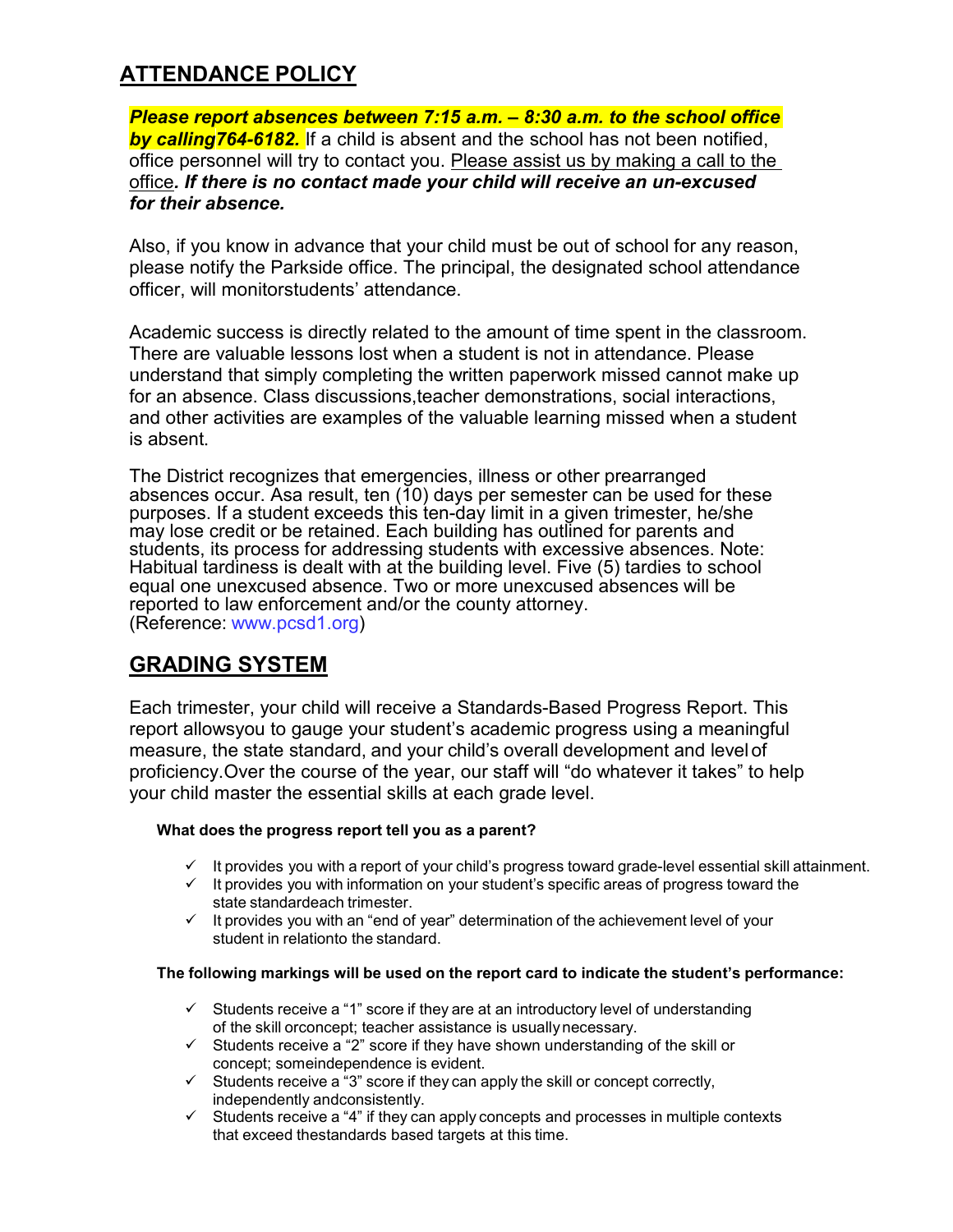#### **If your child is struggling to meet the grade-level essential skills, you may want to consider thefollowing:**

- $\checkmark$  Look closely at the progress report.
- $\checkmark$  Where does your child score in the section "Characteristics of a Successful Learner?" If this is an area where there is room for improvement, this is the first thing that you as a parent can assist with,whether it is homework, attendance, or behavior.

#### **Characteristics of a Successful Learner - What does this mean?**

- $\checkmark$  Characteristics are critical to academic success.
- $\checkmark$  The teacher is given an opportunity to separate the characteristics of a successful learner fromacademic achievement.
- $\checkmark$  As a parent you can be assured that you know your child is progressing academically towardhis/her grade-level standards**.**

#### **Performance Standards**

State and District Performance Standards are areas of knowledge each student is expected toacquire at his/her particular grade level. Within each area of knowledge (Language Arts, Social Studies, Math, Science, Fine/Performing Arts, P.E., Health, Career/Vocational, and Foreign Language), assessments have been developed and will be used to measure the student's attainment of the standards. Your child's progress on the standards will be communicated to you by the teacher through parent conferences and progress reports.

Please keep in mind that the standards are set up as the *minimum*  requirements for thatsubject/grade level.

## **EMERGENCY SCHOOL CLOSURE**

Should severe weather or emergency situations require the closing of school or make it impossible for school buses to operate safely, announcements will be made on local radiostations beginning at 7:00 a.m. These stations include:

| <b>KPOW</b> | 1260 AM  |
|-------------|----------|
| KODI        | 1400 AM  |
| KCGL        | 104.1 FM |
| KTAG        | 97.9 FM  |

Announcements will also be made on the District web site [www.pcsd1.org.](http://www.pcsd1.org/) and the District Facebook page.

## **STUDENT SAFETY**

A high priority among the staff of Parkside is the safety of all our students. All outside entrances, with the exception of the front doors located on the west side of the building, willbe locked throughout the school day.

All visitors and volunteers need to enter through the west doors. We have a new security system in place. **All visitors** will need their **driver's license** to check in at the School Check-in monitor at the entrance. The system will print a sticker for you to wear while in the building.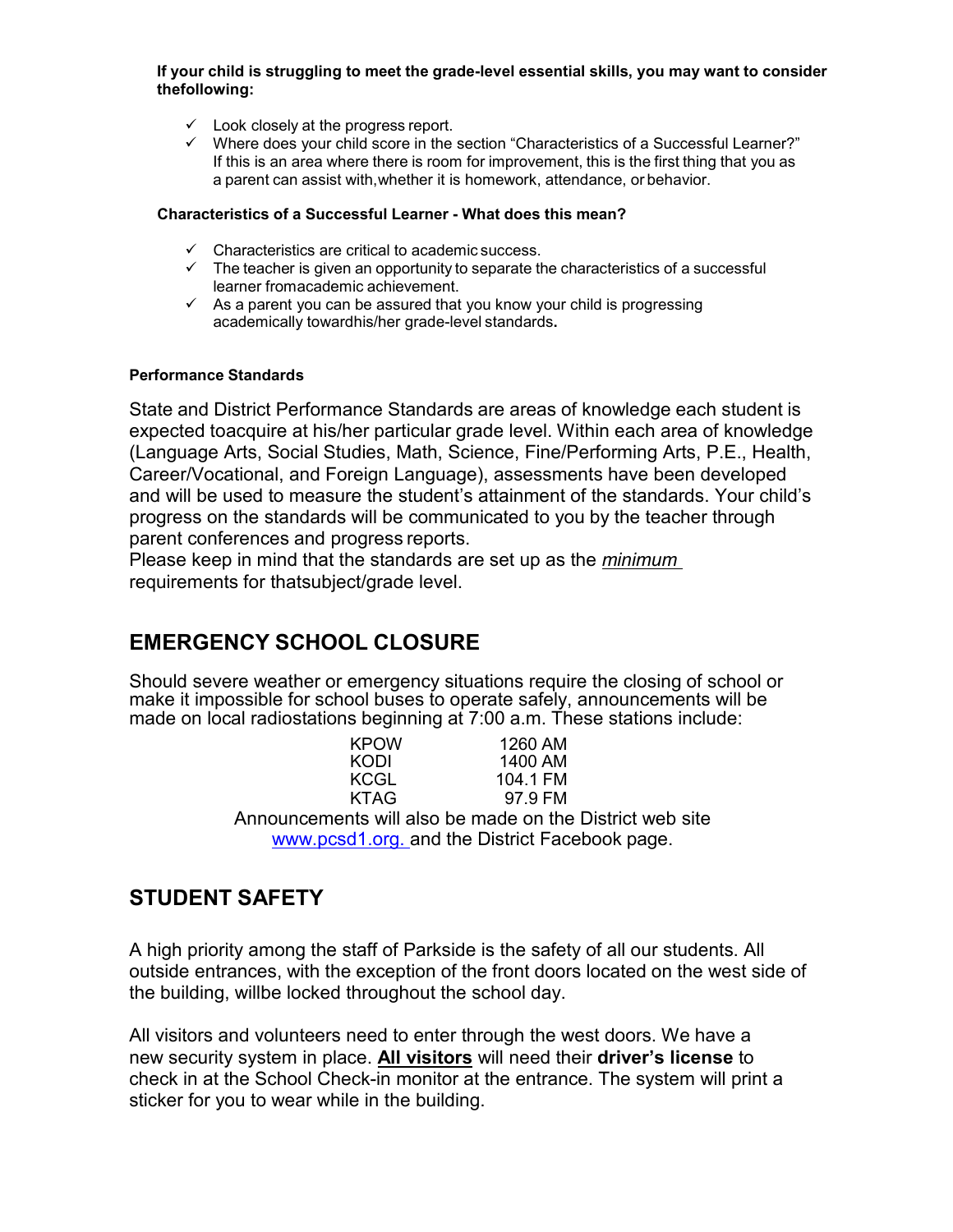If a student needs to leave mid-day, we ask that parents check their child out through theoffice. Students are **not** to be taken from the playground nor should they be taken duringany type of drill (fire, intruder, etc.).

Should there be changes to the normal daily procedures for children returning home, or a needto leave school for dental or doctor appointments, it is essential that the school be notified. Wewould ask that this be done with a note the morning of the appointments. Although we understand that emergencies can occur, and we are willing to work with parents in such situations, it can be difficult to notify students with last-minute phone calls.

Whenever a student wishes to ride on a bus other than the one assigned, he/she must bring anote to the office signed by his/her parent or guardian. One of the secretaries will fill out a buspass for the student, keeping the original in the office and giving the student a copy to give to the bus driver. This procedure is for the child's safety and well-being, assuring us that the parent/guardian is aware of the change in procedure.

The Board of Park County School District #1 defines the canal, railroad tracks and Highway 14as "Danger Zone" areas. For their safety, students are to ride the shuttle bus across that area when going to and from school.

## **PARKSIDE DISCIPLINE STATEMENT**

**It is the goal of Parkside to create an environment that is centered on student learning.** This type of environment is based on specific desirable behaviors being exhibited by students.District policy charges the teachers and principal with insuring that each student has the opportunity "to a free and appropriate education without the fear or act of having their education materially or substantially interfered with or disrupted by other students or persons."

All District elementary schools have adopted the same basic approach to discipline, "Time ToTeach." This program is based upon specific desirable behaviors being identified and taught to students before they are held accountable for them. In this manner, knowledge of school rules is not left to chance. Since parents of students at the individual schools were involved inidentifying these desirable behaviors, the desired behavior may be slightly different from school to school. However, this is consistent with the "Time To Teach" theme of parent involvement.

Behavior that is inappropriate may be dealt with as a "Refocus" or require a "Student BehaviorReferral." Either action may result in disciplinary action such as a loss of recess, loss of privilege of eating in the cafeteria, removal from a class, or In-School Suspension (ISS) to remedy the situation.

An important component of our "Time to Teach" program is the development of "Absolutes"—behaviors which are illegal, unsafe, or both, and which constitute a threat to the overall well- being of individuals in our school. They will *absolutely* not be tolerated.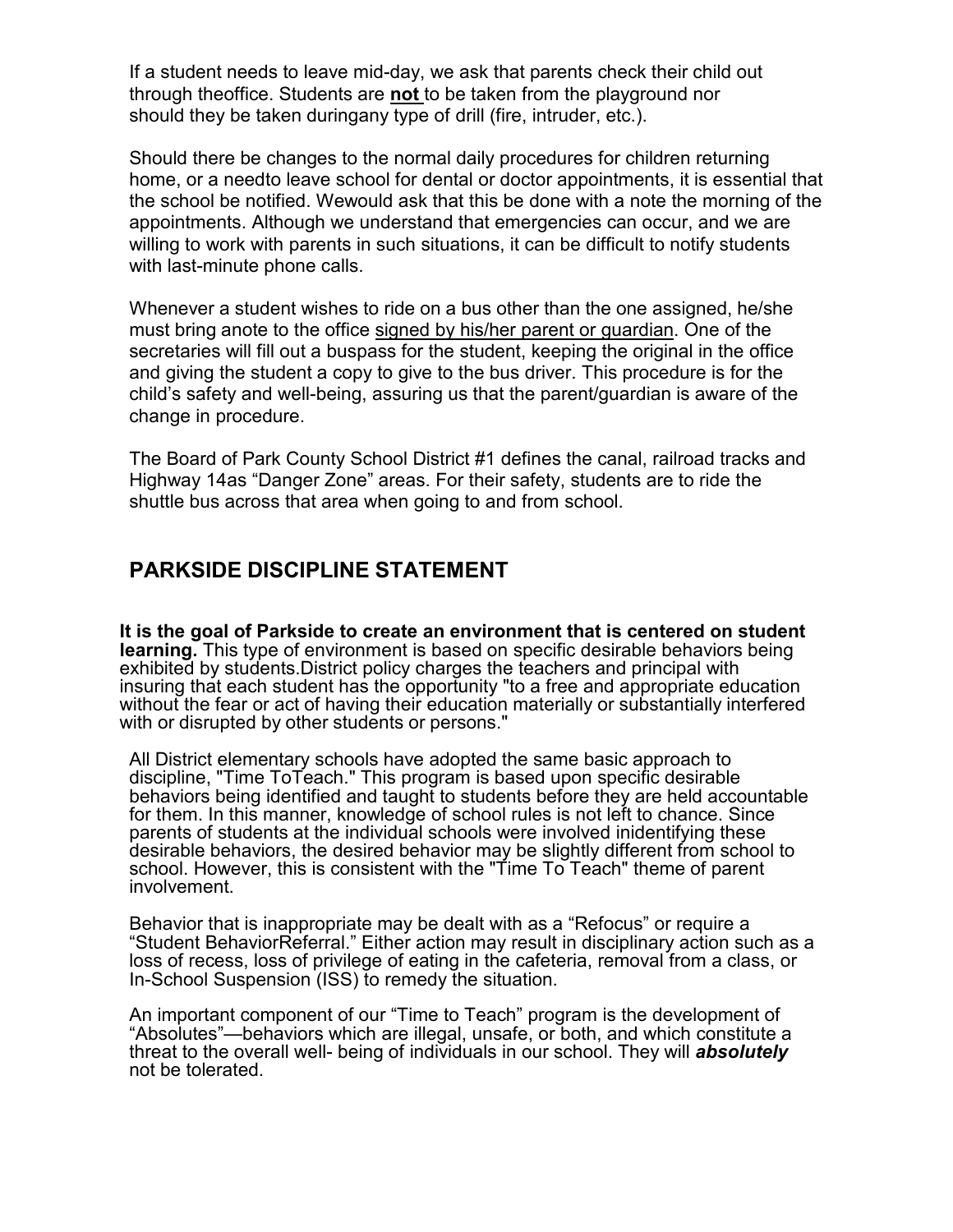Following is a list of "Absolutes" developed by staff, students, and parents. Consequences forviolation of these absolutes will result in suspension and possible expulsion from school.

- □ Possession of weapons in the building, on the school grounds, or onbuses
- □ Possession of alcohol or drugs in the school, on school grounds, or onbuses
- $\Box$  Physically assaulting another individual with the intent to harm
- $\Box$  Behaving in a sexually inappropriate fashion or sexually harassing another individual

Following is a continuation of Parkside's "Absolutes" developed by staff, students, and parents. Consequences for violation of these absolutes will be an administrative intervention.Interventions may vary from a half-day of in-school suspension, to ten days of out-of-school suspension.

- $\Box$  Openly defying school authority
- $\Box$  Stealing or willfully destroying the property of other students, adults, or the school in general
- □ Serious disrespect of others such as threatening anyone, spitting at or on anyone, derogatory comments,cursing or swearing at anyone
- $\Box$  Bullying, Harassment & Intimidation Harassment, intimidation or bullying means any intentional gesture or any intentional written, verbal, electronic or physical act that a reasonable person under thecircumstances should know will have the effect of:
	- Harming a student physically or emotionally, damaging a student's property or placing astudent in reasonable fear of personal harm or property damage
	- Insulting or demeaning a student or group of students causing substantial disruption in, orsubstantial interference with, the orderly operation of school
	- Being sufficiently severe, persistent or pervasive that it creates an intimidation,
	- Threatening or abusive educational environment for a student or group of students.
		- Examples:
			- Verbally: using hurtful words, name calling, gossip, threats, spreadingrumors
			- passing notes
			- Looks: making faces, rolling eyes, sneering
			- Getting others in trouble: blaming, falsely accusing
			- Excluding: forcing others out of the group or activity
			- Physically: any physical contact that can injure or make another personfeel unsafe
			- Cyber bullying: using digital media to bully another person

Students who violate one of the "Absolutes" will be dealt with in the following manner:

- $\Box$  The student will be removed immediately from the area where the behavior occurred and referred to theprincipal's office.
- $\Box$  The student will identify what the inappropriate behavior was, what was desired, and what would havebeen a more appropriate way to deal with the situation.
- $\Box$  Parents will be called and informed of the consequence or interventions taking place. If a suspension iswarranted, parents will be asked to pick up their child and keep them home for the duration of the assigned suspension.
- $\Box$  Students will be welcomed back to the school upon completion of the suspension. Students mustmeet with the principal or designee upon returning to school.
- $\Box$  Students whose families are either unable or unwilling to pick them up, will be addressed on anindividual basis.
- □ Weapon, drug, or alcohol violations will be reported to the Superintendent for possible extendedsuspension or expulsion by the Board of Trustees.
- □ Board Policy allows that credit will be denied for suspended students.
- $\Box$  Students whose behavior consistently places them in an out-of-school suspension situation willbe subject to more stringent measures.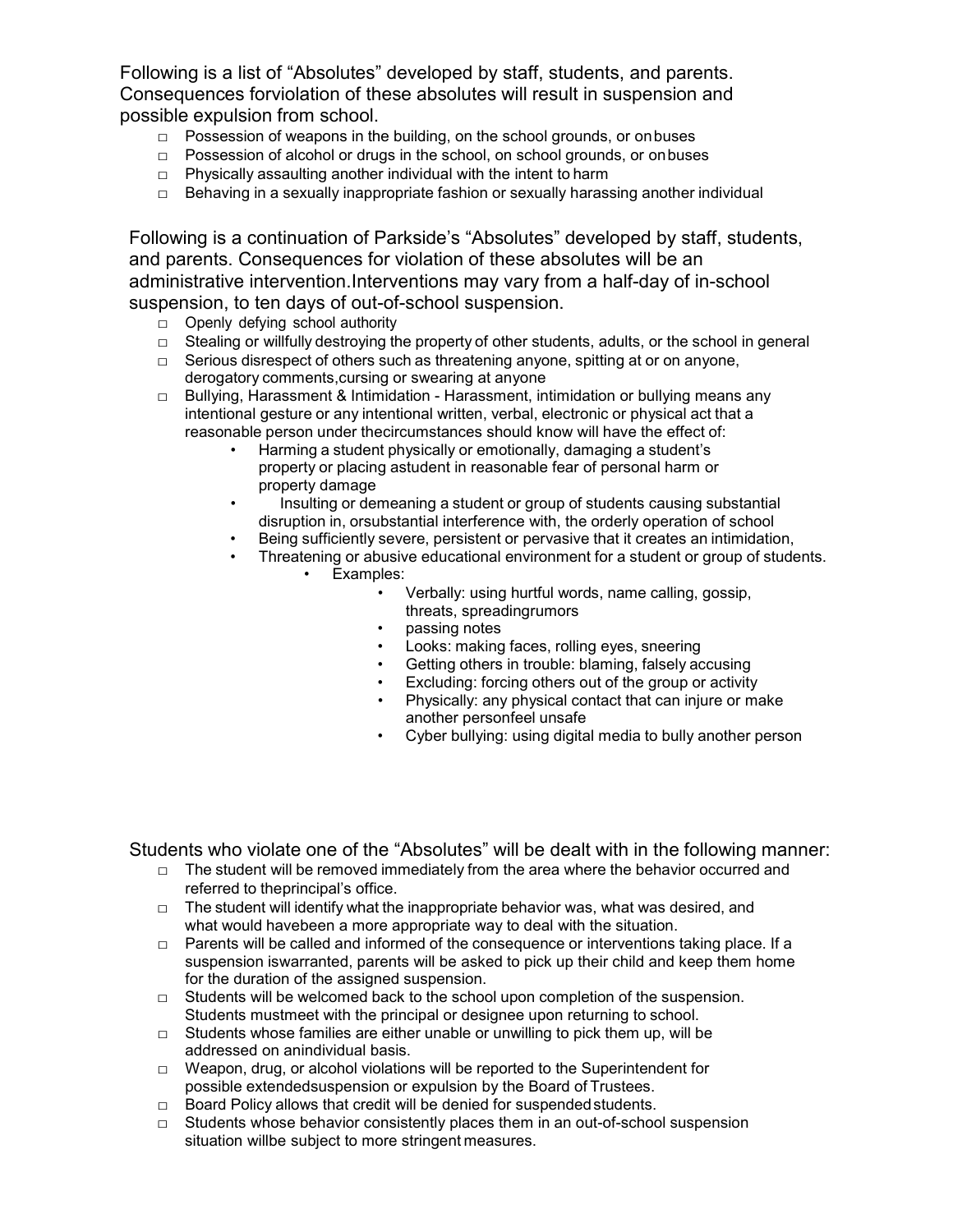## **WEAPONS**

The Board of Trustees of Park County School District #1 is committed to providing a safe and orderlyenvironment within the District in which all students can learn and all teachers can teach. To help ensure this safe environment, the Board will not tolerate the possession or use of any deadly weapons on any school grounds, in any school facilities, or in any schoolvehicles. The Board also will not tolerate any article that may be used as a deadly weapon on School District properties tobe used or threatened to be used to inflict bodily harm and/or to intimidate other persons regardless of whether or not the possessor actually uses or intends to use the article to inflict bodily harm or to intimidate other persons. Behavior or actions which threaten to jeopardize the safe and orderly environment for teaching and/or learning will be dealt with swiftly and in accordance with District rules/regulations and State and Federal statutes.

For more information, please see https:/[/www.pcsd1.org](http://www.pcsd1.org/)

## **HARASSMENT**

State law prohibits harassment. The intent of the law is to provide an atmosphere that is free of any sort of harassment, be it physical, sexual, verbal, or any other form. District policies outline in detail the procedures to be followed if harassment occurs. The District will continue to make students aware of how specific behaviors affect others and the legal ramifications of such behaviors. Students who believe they are being harassed should bring their concerns to the attention of a teacher, counselor or principal. Appropriate reports will be filled out and investigated by school personnel. Harassment consists of unwanted, repeated physical gestures or advances, or spoken or written derogatory comments or suggestions. Any action that is or implies a threat will be considered harassment. **Harassment of any kind will not be tolerated at Parkside Elementary School**.

If a student thinks he or she has been harassed in any way, he or she should talk with a teacher, counselor, or the principal. **Because some forms of harassment can be considered a form of abuse, school employees are required by Wyoming law to report allegations of this nature to the authorities.** Harassment can take place in varying degrees; hence, consequences will be determined according to the offense.

It is the District's policy that sexual harassment is unacceptable and shall not be tolerated and that no employee or student of the District may sexually harass another. Any employee or student will be subject to disciplinary action for violation of the policy. Under this policy, any unwelcome sexual advances, solicitation of sexual activity by promise of rewards, coercion of sexual activity by threat of punishment, verbal sexist remarks, or physical sexual assaults, constitute sexual harassment. This conduct has the purpose or effect of unreasonably interfering with an individual's academic or work performance or creating an intimidating, hostile, or offensive employment or educational environment. (Reference: www.pcsd1.org)

\*\* Incidents which involve alcohol and other drugs will be dealt with in accordance with Board Policies JFCG, JFCH, and JFCI (copies of the policies can be obtained at the office).

\*\*\* Board Policy and Federal law may prevent students from returning on the next school day. Board Policy provides that students will receive some credit for work completed while serving Out-of-School Suspension. Students placed in In-School Suspension as a violation of Absolutes will be expected to complete all assigned work.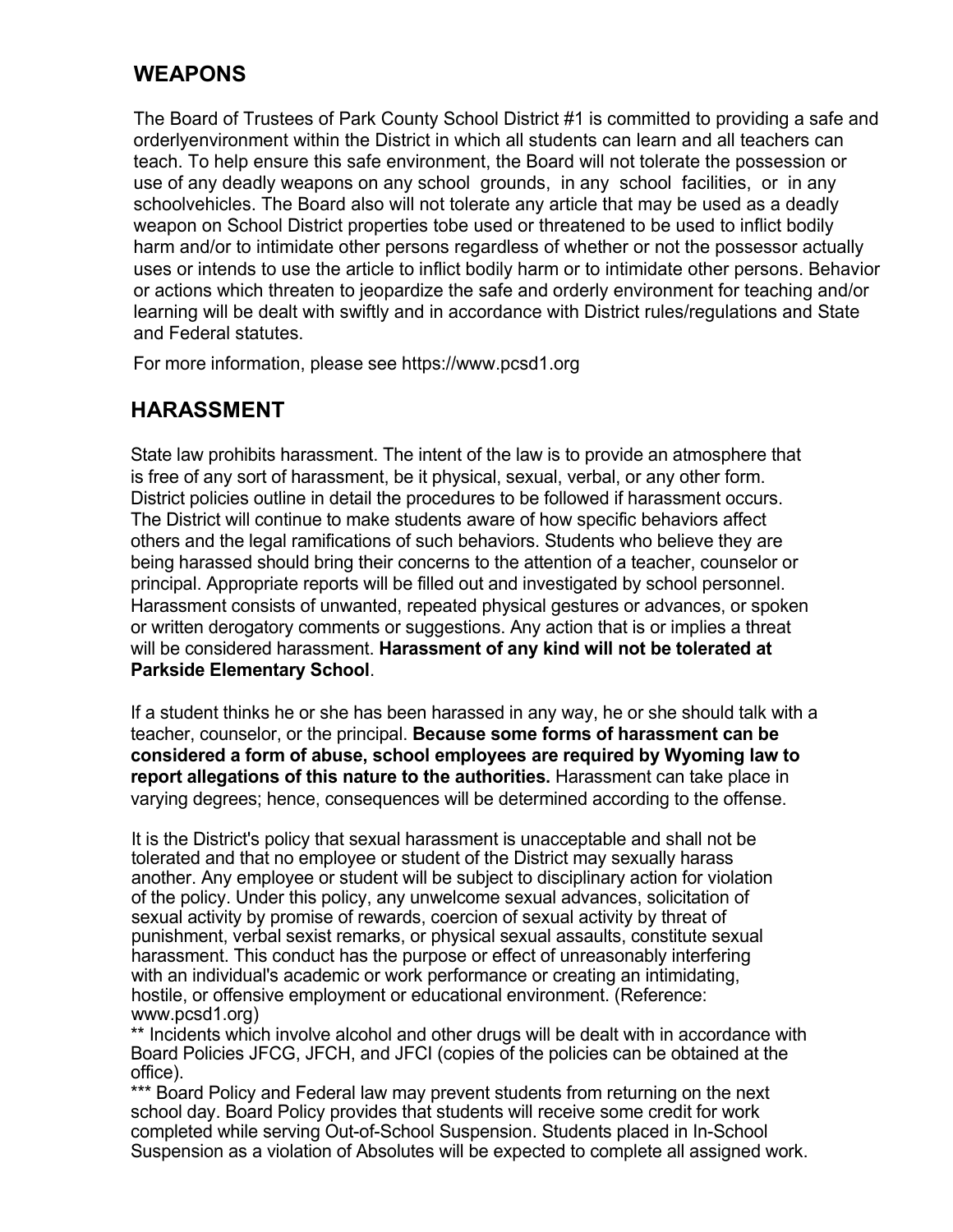# **INFINITE CAMPUS PARENT PORTAL**

Park County School District #1 uses a student management system called Infinite Campus. This software allows us to manage student data in a variety of ways. One of the best featuresis the "Parent/Student Portal." The portal provides access for parents to their children's Campus information as it is being entered by teachers, counselors and staff. The Campus Portal encourages active participation by parents in their student's progress while simplifying the means of obtaining student attendance and grade information. Infinite Campus also provides information regarding the student's lunch account status, including the ability to pay for meals on-line. Many of our Parkside parents have been using this for years. Parents havethe ability to see all of the students within their household. For those of you that haven't had the opportunity to see how it works, just call the office to ask for your GUID number.

## **Directions for Parent Portal**

- 1. Go to the Park County School District website at [http://ww](http://www.pcsd1.org/)w.pcsd1.org/
- 2. On the Quick Links tab, click on Parents, then Infinite Campus Parent Portal
- **3.** Look in the middle of the page, where it says, *if you have been assigned aCampus Portal Activation Key,* **'click here'**
- 4. Type in the Activation Key code given to you by the school office. You will onlyhave to enter this number once.
- 5. You will then be asked to create a username and password.

If you have any problems or concerns with your parent portal, please contact theschool office for assistance.

## **Parkside PRIDE Expectations**

"What is expected from me with regard to my child's education?""What are the expectations of my child?"

It seems every year parents ask these two very important questions. It is our hope that this listwill answer those questions and be a guide with regard to what you can do to help us provide your child with an excellent education. We have high expectations for everyone in our community. Here is a short list of those expectations.

## **Parent Expectations**

- $\checkmark$  Read with your child daily.
- $\checkmark$  Check backpacks daily for homework and notes from school.
- $\checkmark$  Use the Remind App
- $\checkmark$  Make sure your child comes to school daily, on time, and ready to learn.
- $\checkmark$  Contact the school if your child is ill.
- $\checkmark$  Contact the school if you have an issue; we can work together to resolve it.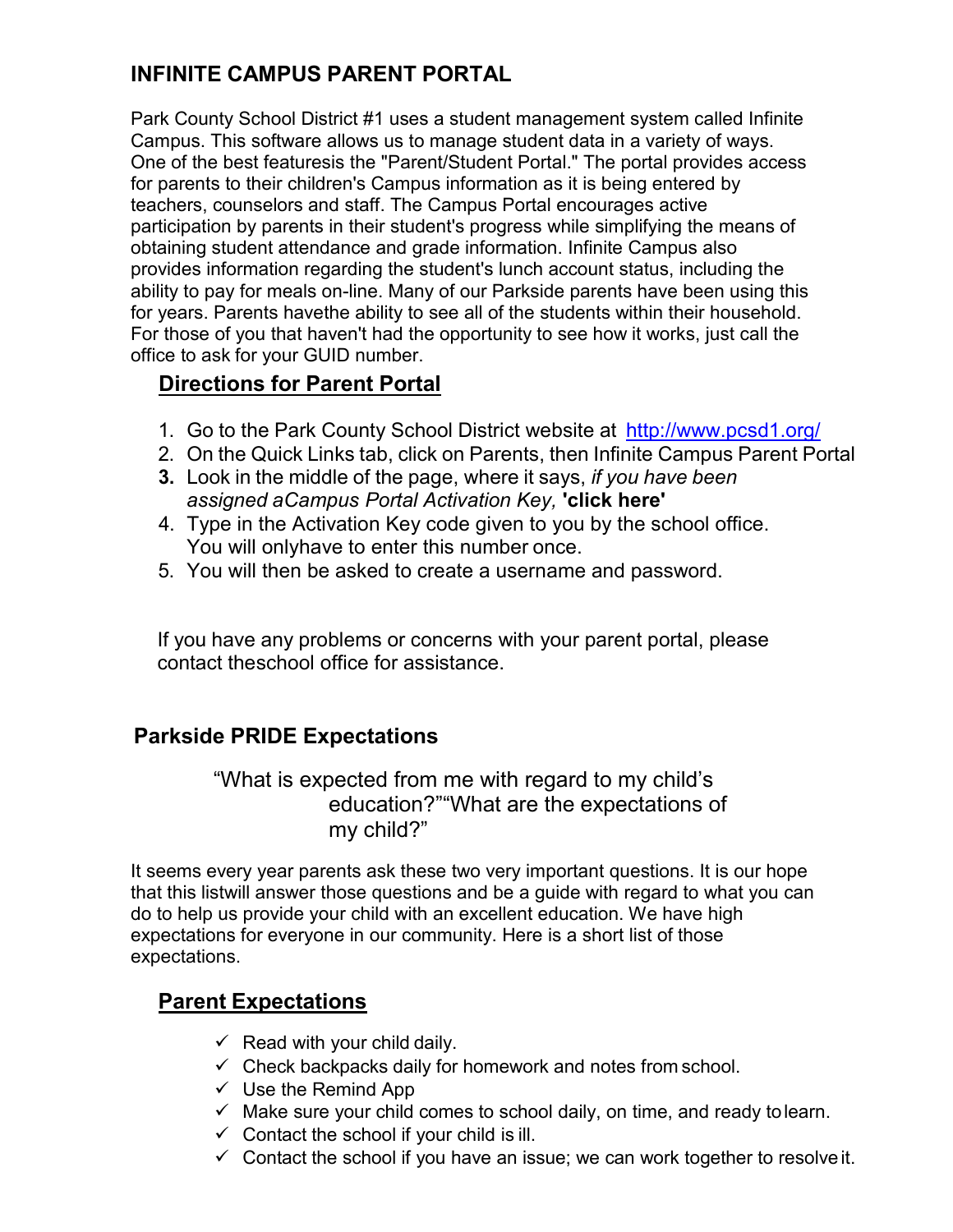## **Student Expectations**

- $\checkmark$  Try your best at everything you do.
- $\checkmark$  Complete work assignments correctly and promptly; this will lead to a highlevel of learning and good grades.
- $\checkmark$  Behave and treat others in a kind manner.
- $\checkmark$  Have pride in yourself and your school.
- $\checkmark$  We expect every child to be successful.

You have our word that we will treat your child in a loving, nurturing fashion. We are all accountable for our students' education; by following these expectations together we can makesure our Parkside kids receive an excellent education.

## **STUDENT LEADERSHIP**

Parkside students have many leadership opportunities including Student Leadership Team,Recess Helper, and Green Team.

# **STUDENT CELL PHONE EXPECTATIONS**

A reminder of the expectation we have of the students with cell phones: if students bring theirphone to school, they are to **turn them off** and put them in their backpacks as soon as they step foot on the playground. The phones are to stay in their backpacks all day until 3:15 or 4:00 if students are staying at an after-school activity. If a cell phone becomes a problem during the school day, it will be taken away and a parent will be called and asked to pick it up.

We are asking parents to visit with their children to reinforce these expectations.

# **FREE AND REDUCED-PRICE MEALS**

During the 2021-22 School Year, all school breakfasts and lunches will continue to be free of charge, however, *it is very important for parents to complete the Free & Reduced application because our school funding and programs depend upon this information*. This vital funding helps our school maintain important teacher-led intervention programs across our school for students, funds professional development for staff, and pays the salary of our intervention staff.

An application for free and/or reduced-price meals is distributed to students in grades K-5 the first day of school and is always available from the school secretaries. Information from the application is confidential.

At Parkside, the Title 1 reading and math programs receive funding based on the number of students eligible to receive free or reduced-price meals. Due to the manner in which Parkside's Title 1 program is connected to the number of students eligible to receive free or reduced-price meals, parents are encouraged to apply since it is helpful to the school to offer a broader base of academic programs to the students.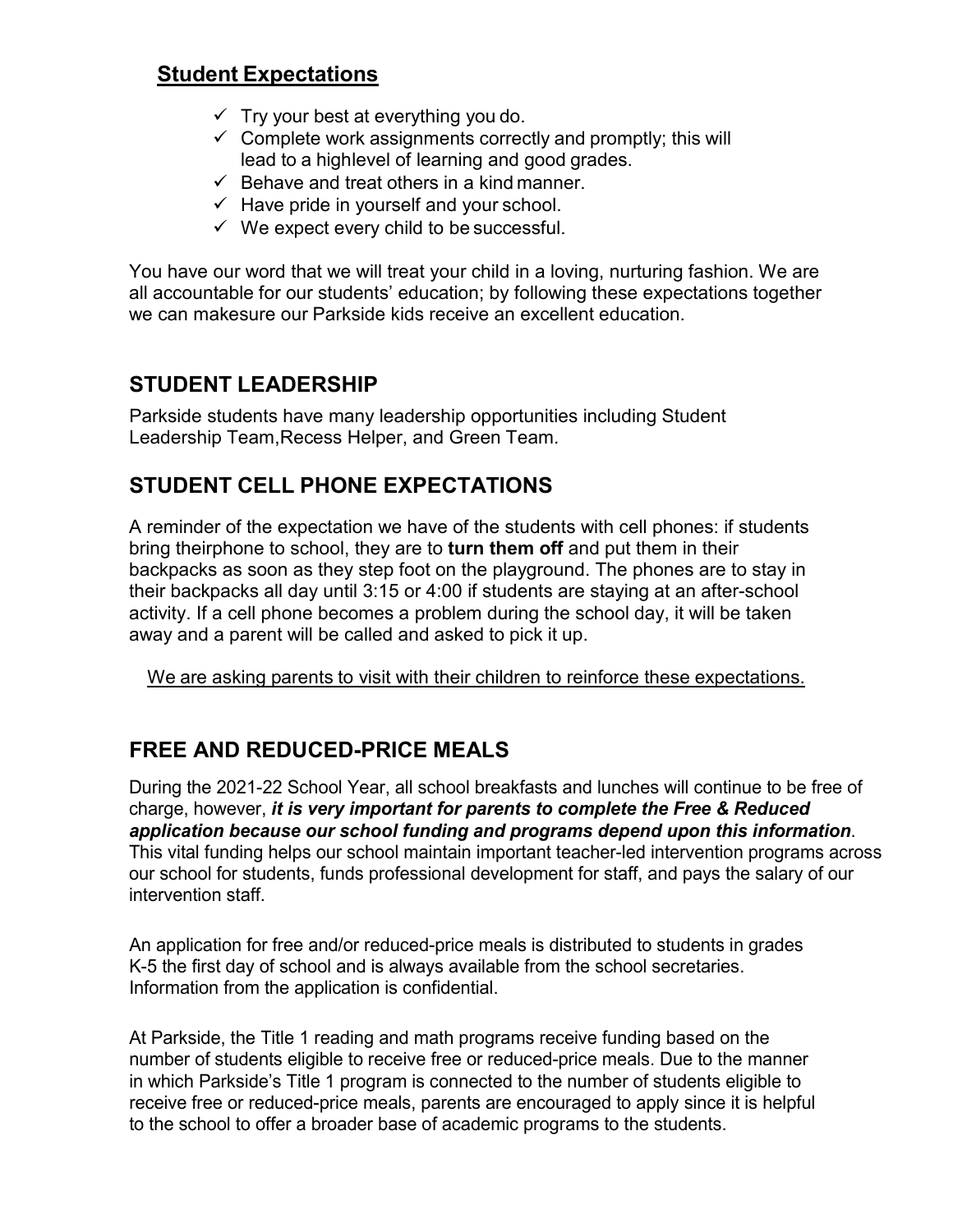# **LUNCH, BREAKFAST, AND MILK TICKETS**

# **During the 2021-22 School Year, all school breakfasts and lunches willcontinue to be free of charge; normally the charges and protocols are as follows:**

- 1. Lunches are \$2.65 per day and we encourage you to send \$ 26.50 for a minimum often (10) lunches. Breakfast is \$1.40 per day.
- 2. Children bringing lunches from home may purchase milk for .40 a day or \$2.00 a week.

Each child uses their WISER (student ID) number. Lunch and milk money are combined in one account. When a student receives milk or lunches, his/her account number is entered andthe correct amount is subtracted from the account. When the account shows a balance of \$5.30 or less, you will receive a notice via text or email. Negative balances are discouraged.

If you would like to join your child for lunch, **the cost for an adult is \$3.65** (\$1.90 for breakfast). Please call the office *before 9:00 AM* to ensure that an accurate lunch count is available to cafeteria personnel.

As a participant in the National School Lunch Program, free and reduced-price meals are available to Parkside families. Applications may be obtained from the school secretaries any time during the school year. You can also access the application through Infinite Campus.

Due to Federal Regulations, food and milk are not to be given away or exchanged between students.

*USDA prohibits discrimination in the administration of its programs. To file a complaint, write to the Secretary of Agriculture, Washington, D.C. 20250.*

# **PROCEDURE FOR COLLECTION OF NON-SUFFICIENT FUNDS CHECKS**

### **SUMMARY**

The Business Office will collect on all checks which do not clear the bank either due to non- sufficient funds, account closed, stop payment, or any other reason. This procedure will apply whether the check was written for an activity account fundraiser or a student's lunch account. To ensure accurate record-keeping procedures, the schools must not accept payment on these items and are to refer them to the Business Office.

### **PROCEDURE**

 $\triangleright$  When the charge-back is received from the bank, the Business Office will mail a letter to the maker of the NSF check with instructions to remit payment to the Business Office by cash or money order within 10 days of the date of the letter. A call from the Business Office will also be placed to the number that we have on file for that individual and, if the person can't be reached, a message will be left if that option is available.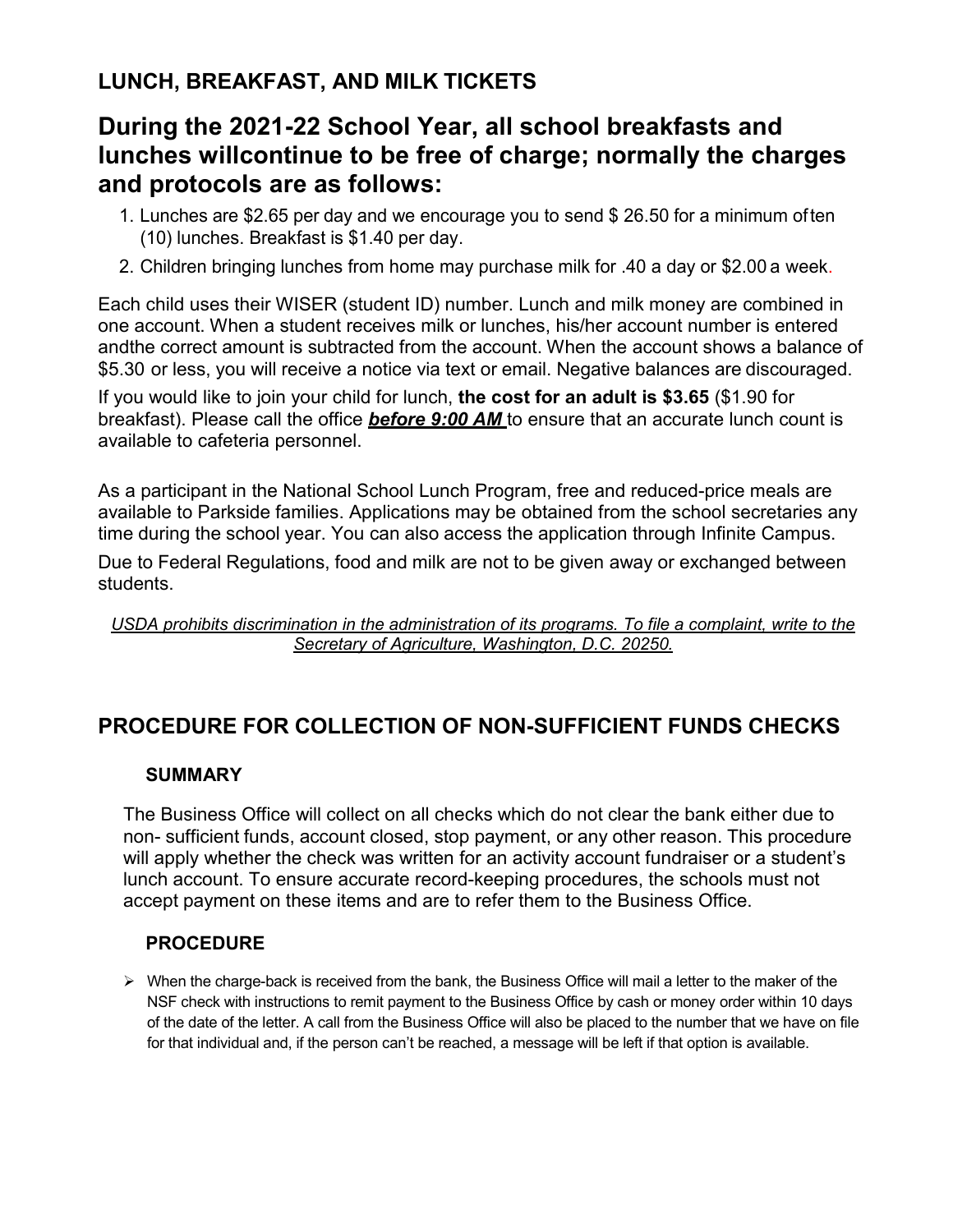- $\triangleright$  If payment is not received in 10 days, the item will be referred to Check Solutions-Collection Professionals in Cody for collection. When Check Solutions collects, they remit the full amount of theoriginal check plus \$5 of the fees they collect to the School District.
- $\triangleright$  The balance on the student's lunch account will be reduced the following day after the letter has been mailed and the call made. When payment is received, the student lunch account will then be credited. Itis suggested in both the letter and the phone call that the parent make arrangements to provide the student with meals from home until the parent can take care of the NSF check. The school secretaries will be advised of each step as it occurs.
- $\triangleright$  If the check was received as payment for merchandise from a club fundraiser, the Business Office will request that the school secretaries hold delivery of the merchandise until the check has been made good.The school's club account will be debited when the charge-back is received from the bank and credited when payment is received. It is important that club sponsors deposit fundraising checks regularly to helpavoid these charge-backs due to closed accounts and/or non-sufficient funds. Gloria Randall and the school secretaries will be advised of each returned item and remitted payment. The school secretaries must inform the club advisors of these transactions.
- $\triangleright$  A spreadsheet of all checks processed under this procedure will be maintained in the Business Office.

# **STAYING IN DURING RECESS**

Students are encouraged to be in school but sometimes due to illness need to miss school. To assist a student in returning to school, the student may be excused from recess for a maximumof two days with a note from the parent. If a student needs to miss recess more than two days, a physician's request is required.

# **SAFETY ON EQUIPMENT**

### **The following actions are not permitted on the playground equipment:**

- twirling on the bars
- going down slide backwards or head first
- running up the slide
- sitting/standing on top bars
- hanging from knees orfeet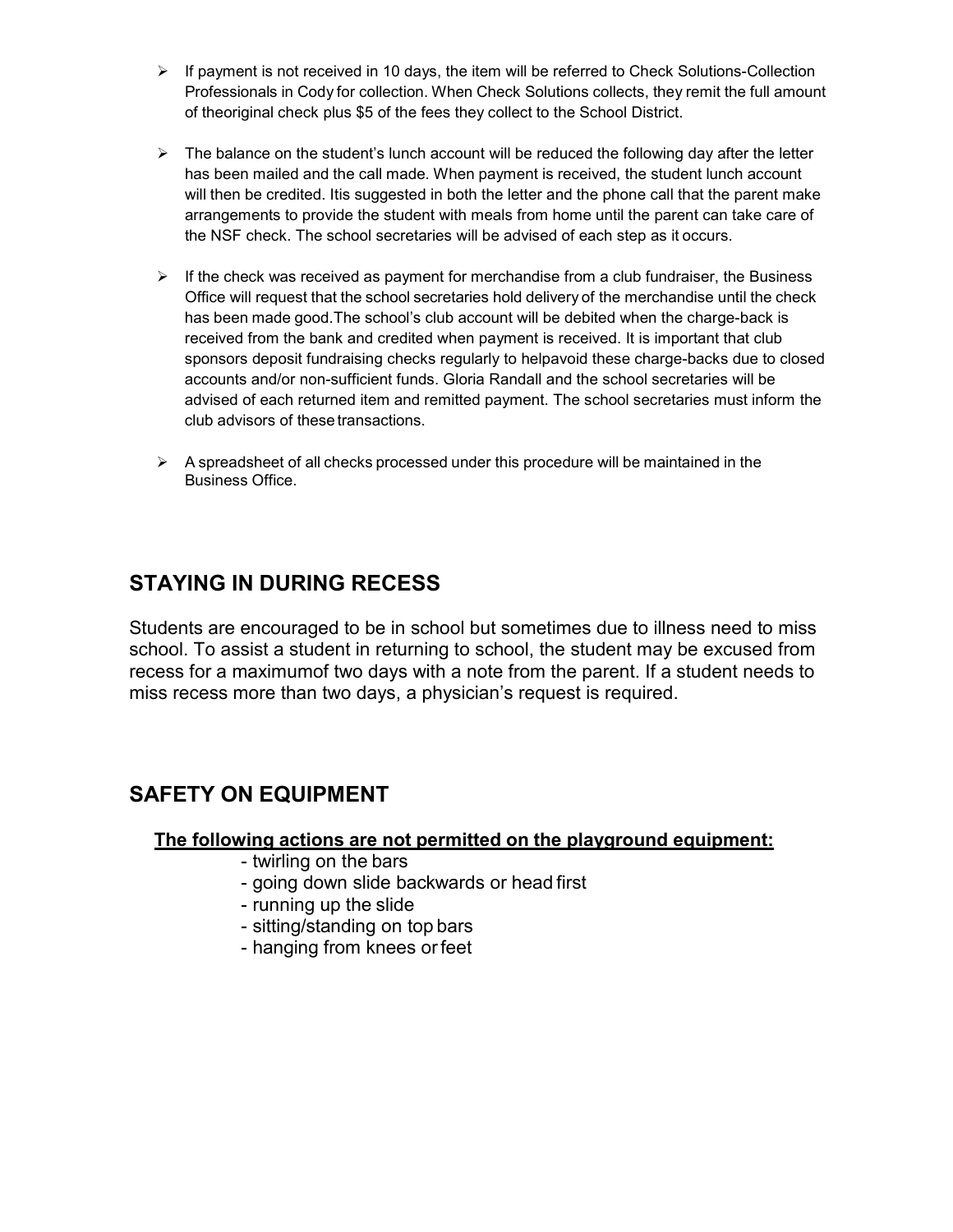## **LOST AND FOUND**

Lost and found items are placed in a blue wooden box located in the hallway leading to themusic room. Parents and students are encouraged to check this box at any time. Labeling personal belongings is very helpful in locating lost items.

## **PARKSIDE SCHOOL PARENT INVOLVEMENT POLICY**

The purpose of this policy is to continue building an atmosphere of mutual respect and shared power asparents and staff collaborate through on-going communication about the ever-evolving learning environment and as we jointly strive for success of all students.

The staff of Parkside School believes in the importance of home involvement and that a flexible partnership between parents/caring adults and the school is essential in improving the quality of schooland assisting students to have greater opportunities to succeed. We seek and encourage parent involvement, volunteers, and visits.

Communication is critical. Through Parkside Pride Parent Group (PPPG) meetings, Title 1 meetings, Open House, parent/teacher conferences, and an open door policy, parents have a variety of opportunities to be involved in their child's education. In addition, parents will be invited throughout theyear to a variety of student programs, scheduled at various times throughout the year to allow all to participate (e.g., Winter Performance, Wyoming Days, achievement recognition assemblies, school- wide barbeque). Further, parent involvement will be enhanced through a signed commitment to our parent/school compact.

In addition to the monthly PPPG meetings that provide an ongoing dialogue about school improvement plans, our school-wide Title One program, curriculum, assessments and proficiency levels, each year *atleast* one parent meeting will also be offered. It will more specifically address the components, needs, decisions, and planning for the school-wide Title One program and will be held prior to December 1 each year. These meetings may include review/revision of our direction, suggestions, parent training, modeling of activities to improve student achievement, family literacy evenings, demonstrations, and information dissemination.

### **Regular forms of communication with parents include:**

Classroom syllabus Open House/school assembly'sAnnual school calendar Trimester report cards Parent/school compacts Monthly school newsletters Special event/reminder notices Classroom newsletters Letters to parents of students who receive additional small group instructionTwice yearly parent/teacher conferences Interim progress reports for those students who are performing below grade level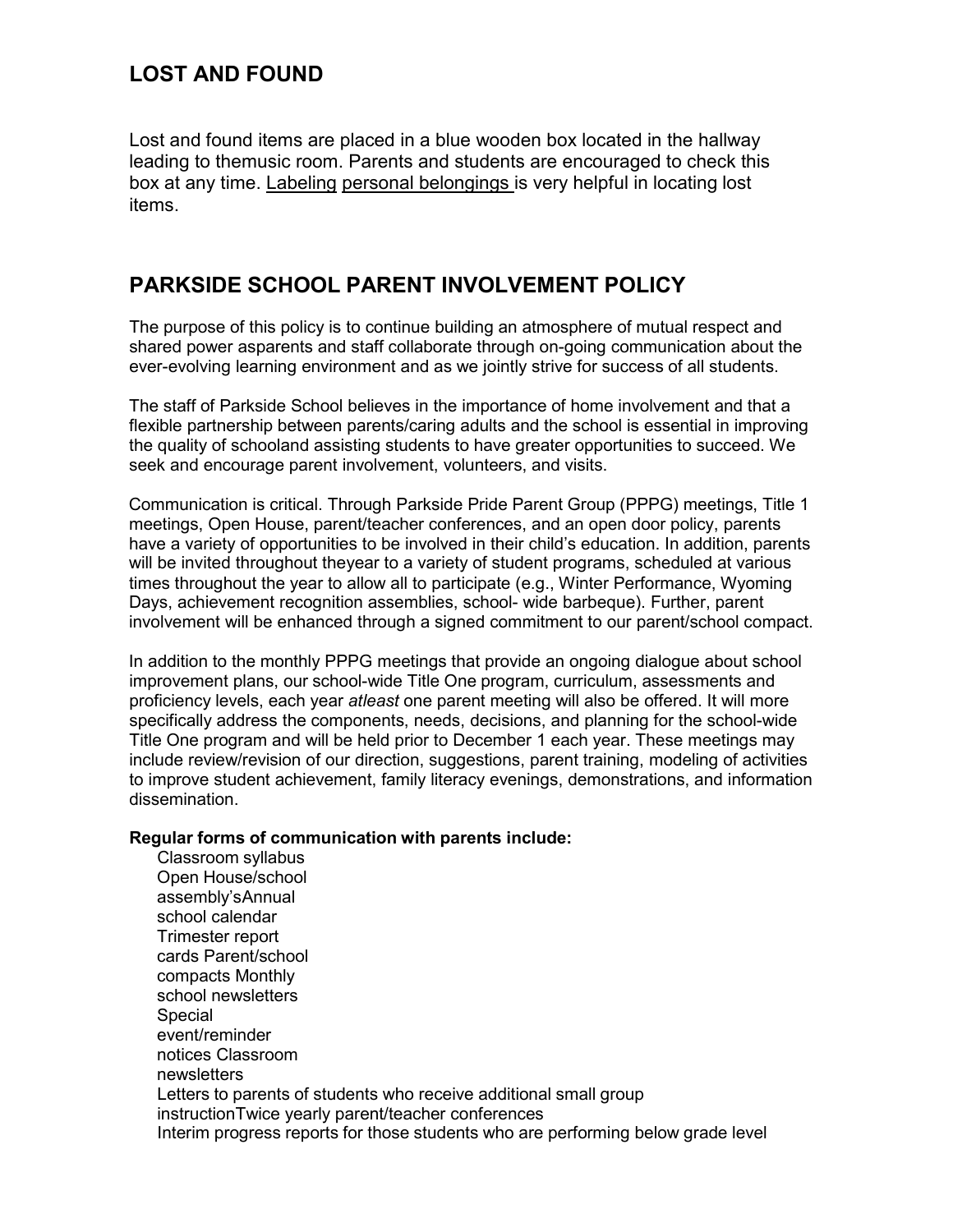## **VOLUNTEER PROGRAM**

Volunteers are a vital force in the day-to-day operations of the school. Volunteers serve in a variety of roles to help ensure a strong educational program is provided toeach of the students attending Parkside.

PCSD1 will continue to follow all local and state public health orders and recommendations*.* Should anything change during the course of the school year youwill be notified by the school.

## **CLASSROOM PARTIES**

Each room has three holiday parties. The holidays are Halloween, Christmas and Valentine's Day. The parties are scheduled at the discretion of the teachers, usually inthe afternoons. Parents are generally asked to assist with them.

## **PARKSIDE DRESS CODE**

Students may not wear tube tops, or halter tops to school. Shorts must have a bottom hem that meets or exceeds the student's extended fingertips when the arm is extendedat the side. Since Parkside is a Drug Free Zone, students may not wear hats or clothingthat promote drugs, alcohol, violence or gang affiliation.

# **PHYSICAL EDUCATION**

Students have Physical Education twice a week for 30 minutes. To ensure their safetyand full participation, they are expected to wear tennis shoes or rubber-soled shoes; sandals, boots and slip-ons are not appropriate. Girls are expected to wear long pantsor shorts. If a student is unable to participate because of illness or injury, a note from home is required. Following two consecutive classes (one week) a doctor's note is required if a child is still unable to participate.

## **FIELD TRIP AND EXCURSION PERMISSION SLIP**

A field trip permission form is required to be signed by the parent. This gives permission for students to participate in field trips that are part of the curriculum. It alsoallows us to seek medical treatment from a doctor and/or hospital if a student is injuredon the trip. Every effort is made to contact the parent before treatment is administered.Occasionally, field trip experiences require a cost. Parents should feel comfortable to contact the principal or teacher to assist with the expense if it is a burden to family resource.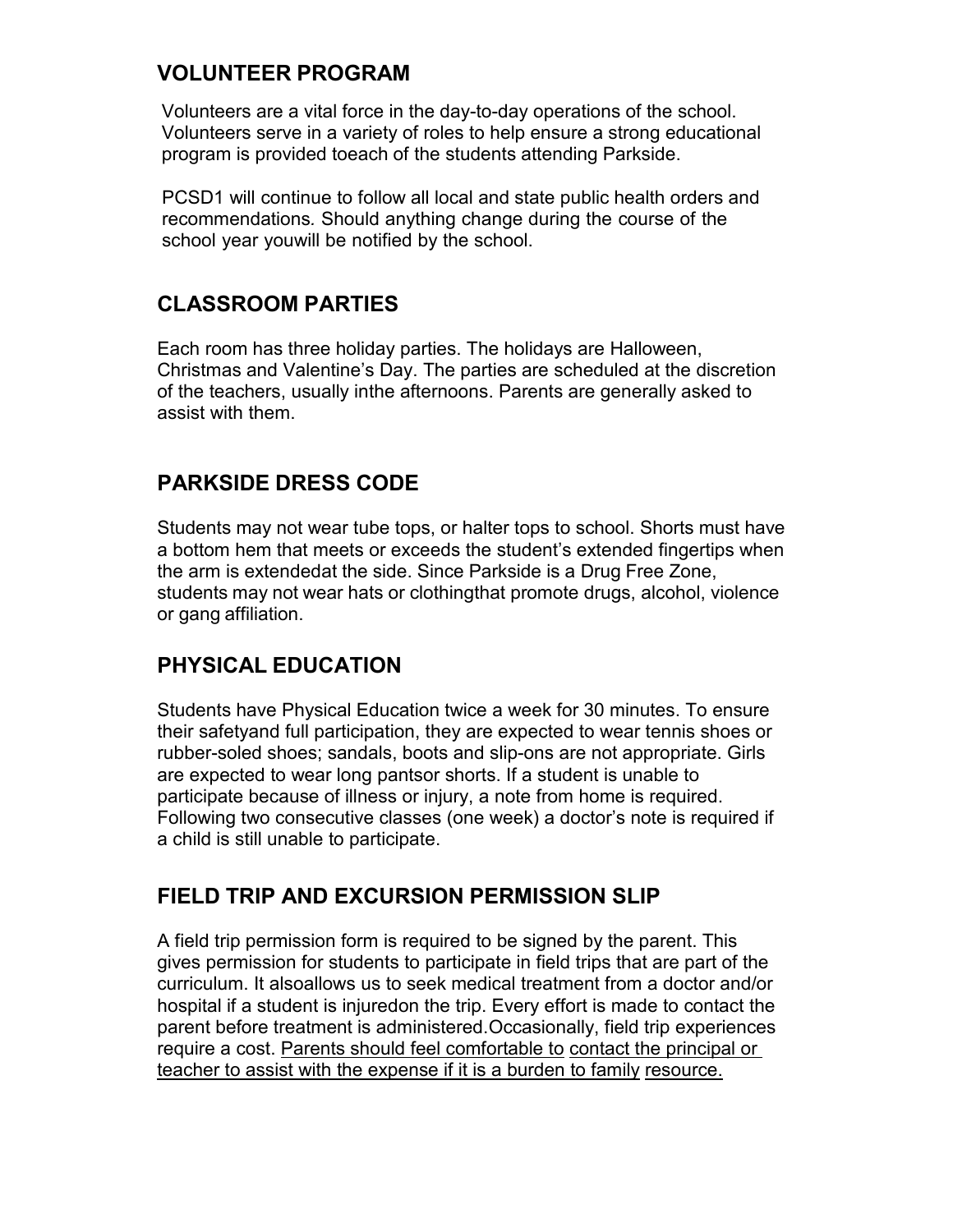## **MEDICATION**

The staff at PCSD#1 realizes that it is sometimes necessary for a student to receive medication at school. These could either be prescription or overthe-counter medications and/or supplements. It is preferred that medication be administered at home whenever possible; however, we do realize the need for administration of such during school hours in certain situations. In order to protect the students, parents, andschool, the PCSD#1 School Board has adopted a policy covering the administration of medication/supplements at school.

A "Request for Administration of Medication" form is sent home the first day of school with your student, requesting permission to administer over-thecounter medication (e.g., Advil, Tylenol, Tums and Cepacol throat lozenges) to your student during schoolhours, if the need arises. Students will not be given these medications without parentalpermission.

If your student will be in need of having any prescription medication/and or supplement on a daily basis at school, the parent will need to obtain the form "Request for Administration of Prescription Medication" and have the prescribing physician fill out therequested information and sign the form. The parent will also need to sign this form. If this form is not filled out, the medication will not be administered.

All prescription medication/supplement or over-the-counter medication that the parent isrequesting the school to administer MUST be in the original container/package before itwill be given. All medication will be secured in a locked cabinet. All medication will be administered to your child by either the School Nurse or the school's designee at the designated time.

Both forms noted above are available from the school secretaries. If your child needs touse an inhaler or nebulizer at school, you will need to obtain the "Request for Administration of Prescription Medication" form and have your physician sign it.

# **ILLNESS/INJURY WHILE AT SCHOOL**

Every school in the District attempts to provide an environment in which the children will be safe from accidents and illness so as to maximize access to learning opportunities. However, if an accident or sudden illness occurs at school, first aid and/or CPR will be administered by the school nurse and/or other qualified personnel as soon as possible. No care beyond first aid, defined as immediate, temporary care given in case of an accident or sudden illness, will be given by school personnel. If thestudent's illness or injury is determined to be serious, the parent/guardian will be notified. Under no circumstances will the child be sent home unattended.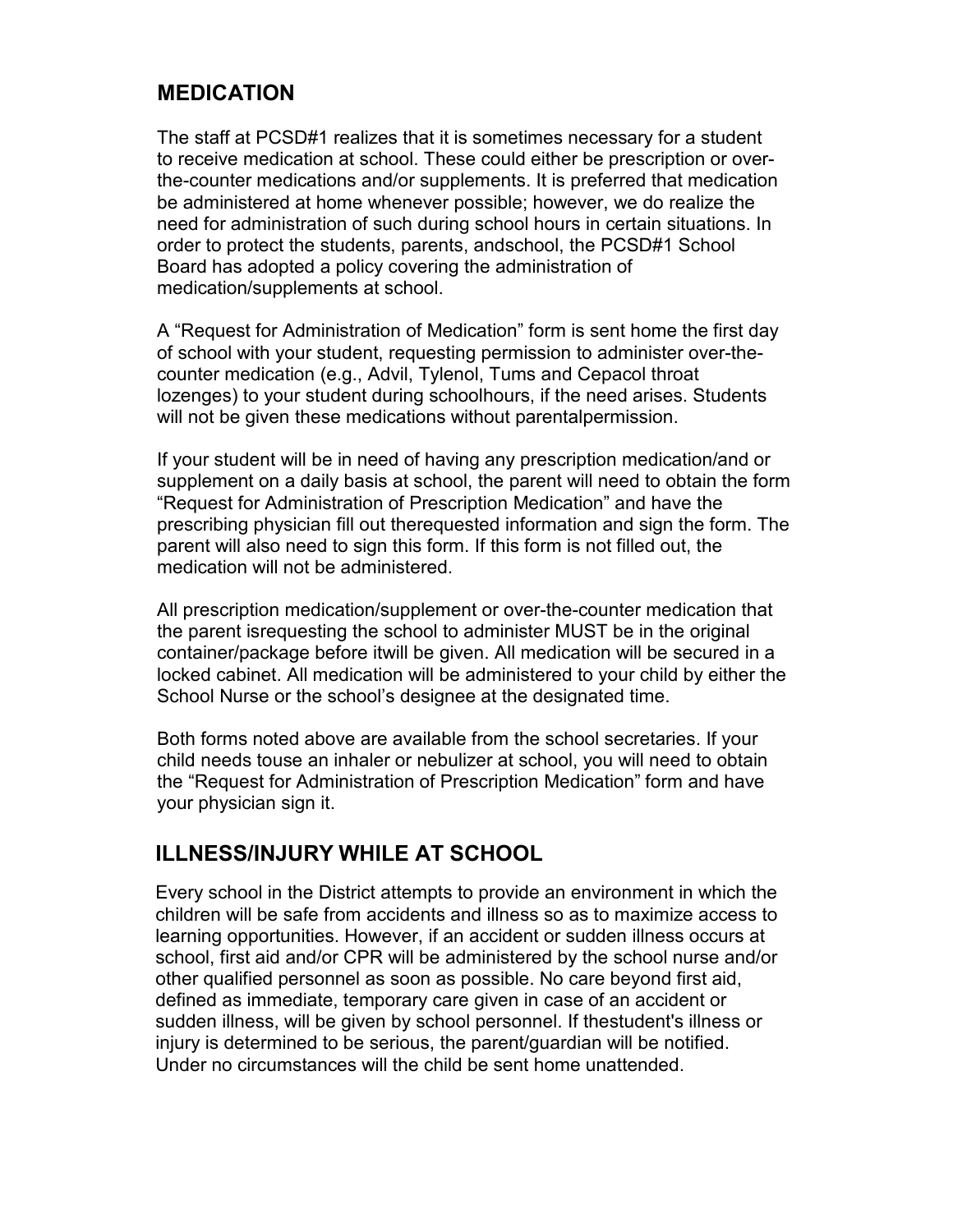# *Exclusion From School Due To Illness*

For the welfare of all students, we ask that if your child does contract a communicabledisease, you notify the office and keep your child home until the threat of spreading such is past. The following list might be of help to you:

- Chicken Pox: Until recovery—at least 7 days from onset and/or until skinlesions have healed and the crusts have fallen off.
- Strep Throat and Scarlet Fever: Until mucus membranes of the nose andthroat appear normal and all complications have ceased OR permission from the family physician is obtained.
- Ringworm and Impetigo: Isolated from school until permission from thefamily physician is obtained or treatment by a physician has begun.
- Head Lice: Active head lice infestation.

## **Fever**

Any temperature of 100.4° Fahrenheit (38° Centigrade) is a fever. Not only are fevers asign of some sort of infection, it also usually means that they are shedding germs right and left. Please do not send your child to school if they are running a fever of 100.4 or higher. If during the course of school day your child develops a fever of 100.4 we will call you to have them picked up.

## **Pediculosis (Head Lice) Policy Guidelines:**

Pediculosis (infestation by head lice) should not disrupt the educational process. Head lice is not a disease. The school nurse's primary role is one of education and support for the family. The student's privacy as well as the family's right to confidentiality must be maintained.

If a child is suspected to have an active head lice infestation, the following shall occur:

- The student will be examined to determine if there is an active infestation of live lice or nits less than  $\frac{1}{4}$  inch from the scalp. Siblings will also be checked if live lice or nits are found.
- If there are live lice present or nits within  $\frac{1}{4}$  inch of the scalp, the school nurse will contact the parent/guardian to report the condition and discuss treatment. The nurse will send home the CDC Treating Head Lice Packet with the student. Parents are encouraged to notify close contacts.
- The student may stay in school for the remainder of the school day if there are only nits found. If live lice are found, the student must go home.
- The student must receive treatment prior to returning to school.
- The school nurse will check the student the first day of returning to school after having treatment, and again after the 10 day follow-up treatment.

### **Information about head lice will be available to parents on the District website**

### *For Chronic or Recurrent Pediculosis:*

- 1. If live lice are present after 2 treatment cycles with over the counter products,the nurse will recommend physician consultation for possible resistance. Public health can be utilized as a resource. General notifications of parents:
- 2. In elementary schools, the nurse will consult with the principal on notification toparents when the infestation reaches 20% of a classroom.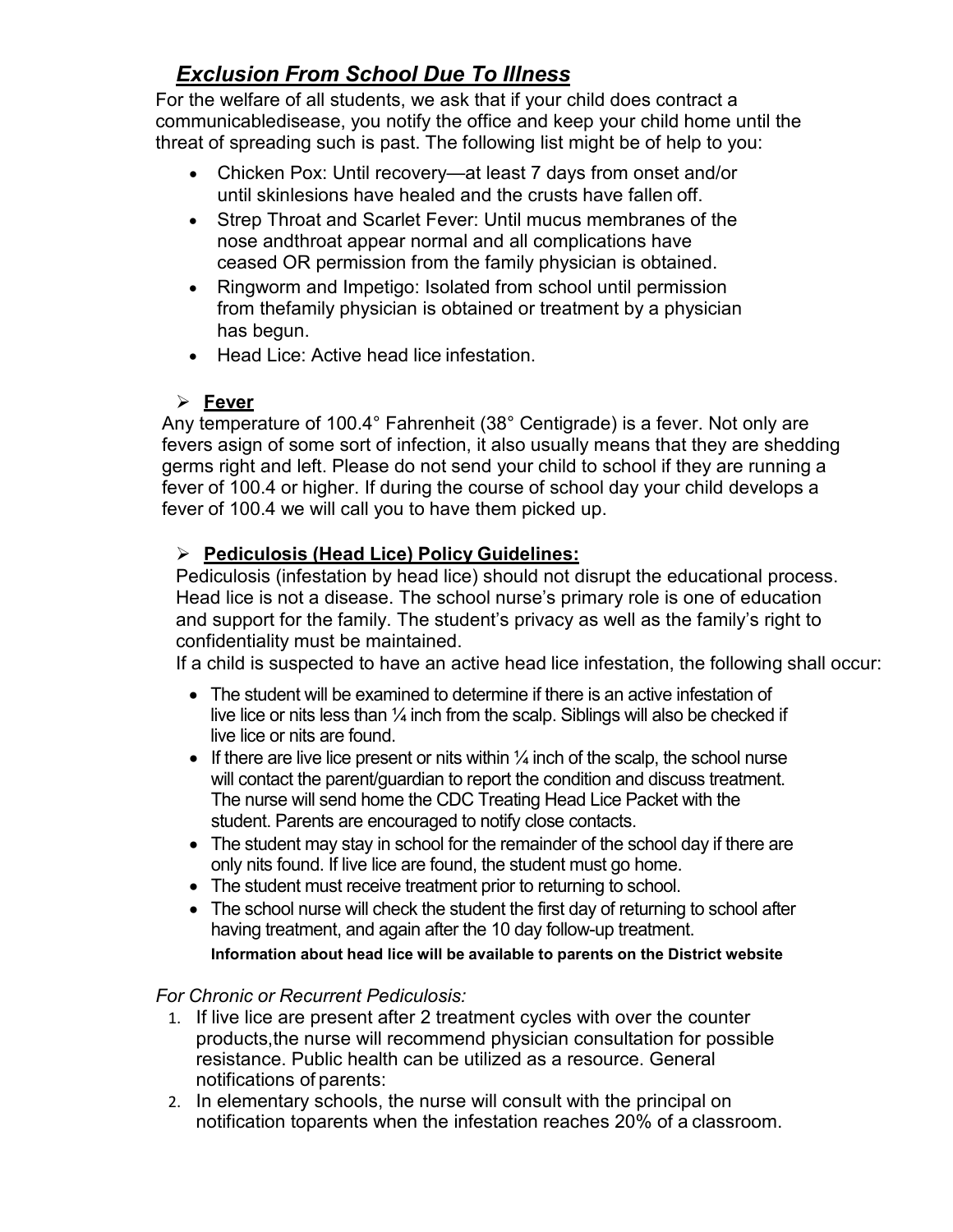\*Sources referenced in the development of this district policy are as follows: American Academyof Pediatrics, National Association of School Nurses, and the CD

### **WYOMING IMMUNIZATION LAW**

Wyoming State law, W.S. 21-4-309, requires the parent to submit a completed official record of immunization to your child's school within 30 calendar days after the first day of attendance. Failure to do so means your child will not be allowed to attend school.

The immunization requirements are as follows:

## *Kindergarten Students*

- 5\* DTP/DtaP/DT (at least one dose must be administered on or after thefourth birthday)
- 4\*\* Polio (at least one dose must be administered on or after the fourthbirthday)
- 3 Hepatitis B
- 2\*\*\* MMR

## *Students in Grades 1-6*

DTP/DtaP/DT/Td (age appropriate series complete) Polio (age appropriate series complete) 2\*\*\* MMR

- \* If a fourth DTP dose was administered on or after the fourth birthday, a fifth dose is not required.
- \*\* Administration of 4 doses is considered optimal. Sequential OPV or IPV may be used, but the final dose must be given on or after the age of four, even if this means a fifth dose. If a third dose is received on or after age 4, no additional doses arerequired.
- \*\*\* For students 7 years of age and older who were not immunized prior to the seventh birthday, a total of 3 doses of Td vaccine, 3 doses of Polio vaccine and 2 doses of MMR are required.

**Exemption:** A medical or religious exemption can be granted upon special circumstances. Please talk to the school nurse for more information.

## **SUMMER SCHOOL**

It is the intent of the administrative and teaching staffs of the Powell Elementary Schools to provide additional time and individualized instruction for students who are behind or lack basic skills sufficient to be successful in attaining the high academic standards established by PCSD #1 in the area of language arts (K-2). The summer school program has been established to provide extra time for mastery of essential skills in language arts. Students that have not satisfactorily met their grade level standards will be required to attend the program. Failure to attend or satisfactorily complete grade level essentials could result in student retention.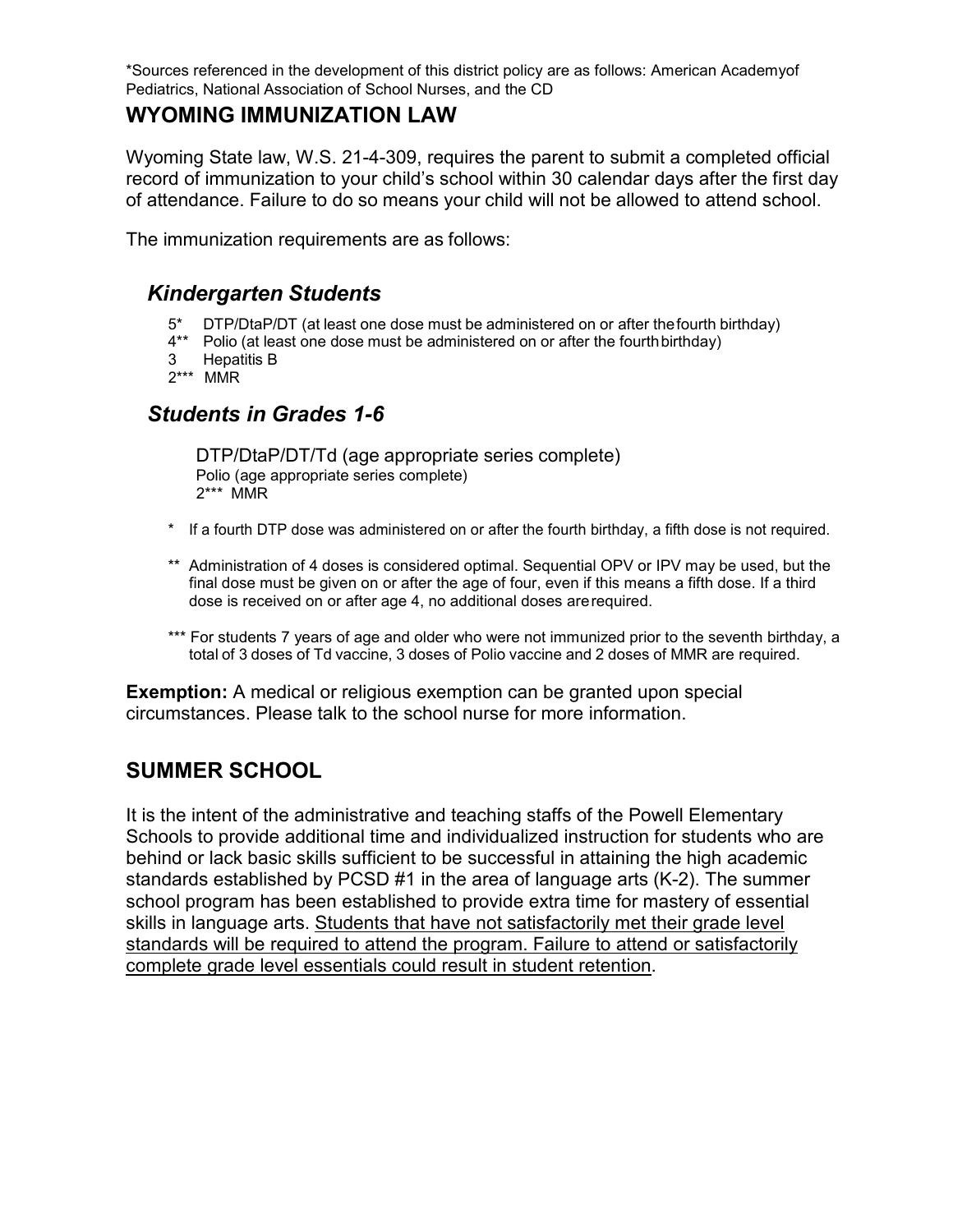# **INTERNET ACCESS AND EXPECTATIONS**

The District's goal in providing Internet access is to promote educational opportunities andcommunication. The use of the Internet is a **PRIVILEGE**, not a right, and inappropriate use will result in cancellation of these privileges and/or other disciplinary actions. In accordance with District policy, the system administrator and teachers will deem what is inappropriate use, and their decision(s) will be final. The District may, at any time, deny, revoke, or suspend specific user access.

# **BUS GUIDELINES FOR STUDENTS**

All students will abide by the rules and regulations put forth in the Transportation Parent/Student Handbook for the year 2021-2022, which is approved by the SchoolBoard on an annual basis.

# **RIGHT TO ATTEND SCHOOL**

The public schools shall at all times be equally free and accessible to all child residents therein over five (5) years of age by August  $1<sup>st</sup>$  and under the age of twenty-one (21) on orbefore September 15 of any year.

# **PUBLIC NOTICE TO PARENTS, LEGAL GUARDIANS, AND ELIGIBLESTUDENTS**

Park County School District #1, Powell, Wyoming, hereby announces the rights of parents, legal guardians, and eligible students under the provisions of the Family Educational Rights and PrivacyAct.

- 1. Under the provisions of the Family Educational Rights and Privacy Act, you are granted theright to examine the educational records of local educational agencies. Upon receipt of the request, the educational agency has a maximum of forty-five (45) days in which to comply with that request.
- 2. Unless the school agency has received official or legal evidence to the contrary (divorcedecree, contested custody, etc.), it may presume that either parent has legal right of access to the records of students and may honor the written request from either parent.
- 3. No portion of an educational record may be destroyed during the period of timewhen there is an outstanding request for the disclosure of thoserecords.
- 4. It is permissible to require that the educational records be examined in the presence of a school district official. If you request a copy of the records, the request must be honored. (Costs of reproduction will be borne by the parent, legal guardian, or eligiblestudent.)
- 5. If you feel that the contents of educational records are inaccurate, misleading, inappropriate,or in violation of privacy or other rights of students, you may request that the records be amended.
- 6. If the school agrees with the request, the records will be amended and you will beadvised inwriting of the amendment.
- 7. If the school does not agree with the request for amendment, you are advised that you havea right to a hearing on your request for amendment. The request should be made to the Superintendent of Schools.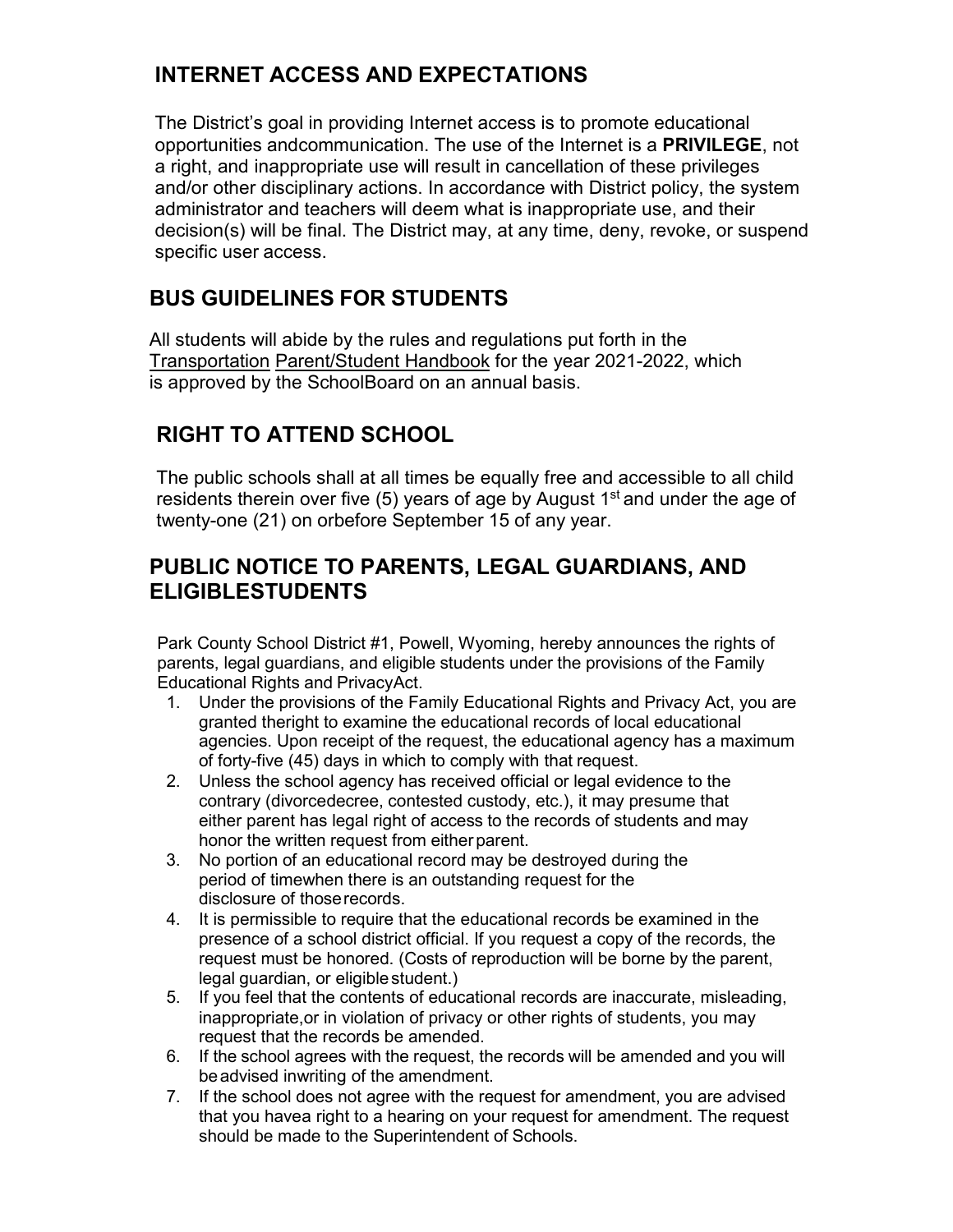- 8. If, after a hearing, the Board of Trustees determines that an amendment will be made, therecords will be amended and you will be informed in writing of thechanges.
- 9. If the hearing does not result in a record amendment, you are advised as a parent, legal guardian,or eligible student that you have the right to place a statement of disagreement in the education records of the student. The disagreement statement must remain as part of the student record aslong as the record is maintained by the school district. Any disclosure of the education record must include the disclosure of the statement of disagreement.
- 10. Park County School District #1 will make available to the public directory information pertaining tostudents at Park County School District #1. Directory information includes the following: the student's name, address, telephone listing, date and place of birth, participation in officially recognized activities and sports, weight and height of members of athletic teams, dates of attendance, the most recent previous education agency or institution attended, and degrees and awards received. If you are unwilling to allow any or all of the above- described directory information to be released without your consent, you must notify the Office of the Superintendent within thirty (30) days from the date of this notice.

Any persons having questions concerning the provisions of the Family Educational Rights andPrivacy Act should contact the building principal of each respective school. Records are kept at eachschool that the student attends.

Park County School District #1 Board of Trustees

## **NOTIFICATION OF RIGHTS UNDER THE PROTECTION OF PUPIL RIGHTSAMENDMENT (PPRA)**

PPRA affords parents certain rights regarding the conduct of surveys, collection and use of informationfor marketing purposes, and certain physical exams. These include the right to:

♦ *Consent* before students are required to submit to a survey that concerns one or more of the following protected areas (protected information survey) if the survey is funded in whole or in part by a program of the

U.S. Department of Education (ED):

- 1. Political affiliations or beliefs of the student or student's parent;
- 2. Mental or psychological problems of the student or student's family;
- 3. Sex behavior or attitudes;
- 4. Illegal, anti-social, self-incriminating, or demeaning behavior;
- 5. Critical appraisals of others with whom respondents have close family relationships;
- 6. Legally recognized privileged relationships, such as with lawyers, doctors, or ministers;
- 7. Religious practices, affiliations, or beliefs of the student or parents; or
- 8. Income, other than as required by law to determine program eligibility.
- ♦ *Receive notice and an opportunity to opt a student outof***:**

Any other protected information survey, regardless of funding;

Any non-emergency, invasive physical exam or screening required as a condition of attendance, administered by the school or its agent, and not necessary to protect the immediate health and safety of a student, except for hearing, vision, or scoliosis screenings, or any physical exam or screening permitted or required under State law; and

- ♦ Activities involving collection, disclosure, or use of personal information obtained from students for marketing or to sell or otherwise distribute the information to others.
- ♦ *Inspect*, upon request and before administration or use: Protected information surveys of students; Instruments used to collect personal information from students for any of the above marketing, sales, or other distribution purposes; and Instructional material used as part of the educational curriculum.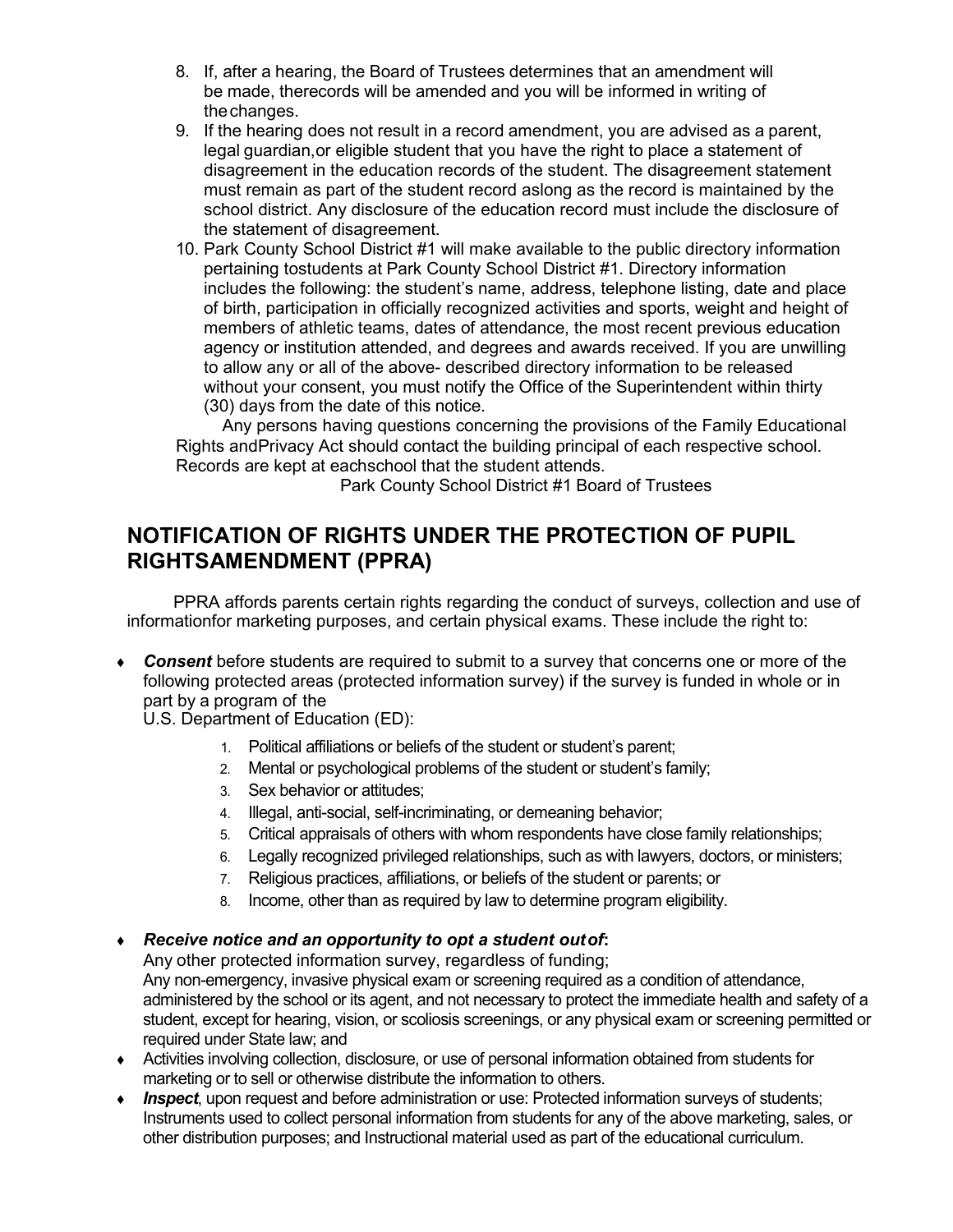These rights transfer from the parents to a student who is 18 years old or an emancipated minor under State law. TheSchool District has developed and adopted this administrative regulation/operational procedure in consultation with parents, regarding these rights, as well as arrangements to protect student privacy in the administration of protected information surveys and the collection, disclosure, or use of personal information for marketing, sales, or other distribution purposes. The School District will directly notify parents of these policies at least annually at the start of each school year and after any substantive changes. The School District will also directly notify, such as through U.S.mail or email, parents of students who are scheduled to participate in the specific activities or surveys noted below and will provide an opportunity for the parent to opt his or her child out of participation of the specific activity or survey. The School District will make this notification to parents at the beginning of the school year if the District has identified the specific or approximate dates of the activities or surveys at that time. For surveys and activities after the school year starts, parents will be provided reasonable notification of the planned activities and surveys listed below and are provided an opportunity to opt their child out of such activities and surveys. Parents will also be provided an opportunityto review any pertinent surveys. Following is a list of the specific activities and surveys covered under thisrequirement:

- ♦ Collection, disclosure, or use of personal information for marketing, sales or other distribution.
- ♦ Administration of any protected information survey not funded in whole or in part byED.
- ♦ Any non-emergency, invasive physical examination or screening asdescribed above.

*Parents who believe their rights have been violated may file a complaint with:* Family Policy Compliance Office U.S. Department of Education 400 Maryland Avenue, SW Washington, DC 20202-592

## **STUDENT PRIVACY PROTECTION AND PARENTAL RIGHT OF INSPECTION TO CERTAIN MATERIAL**

The parents of a student enrolled in Park County School District #1 shall have the right to inspect, upon written request, a survey created by a third party before the survey is administered or distributed by the school to the student.Upon receiving such written request, the school shall provide the parent requesting such survey information a copy ofthe survey within two (2) business days of receiving the request. The school shall ensure that it will give a copy of thesurvey to the parent prior to administering or distributing the survey to that parent's child.

The District recognizes that students are not required to respond to surveys requesting certain types of information. Specifically, the student is not required to provide information regarding the following issues:

- political affiliations or beliefs of the student or the student'sparent;
- mental or psychological problems of the student or the student's family;
- sex behavior or attitudes;
- illegal, antisocial, self-incriminating, or demeaning behaviors;
- critical appraisals of other individuals with whom respondent has close family relationships;
- legally recognized privilege or analogous relationships, such as those of lawyers, physicians, and ministers;
- religious practices, affiliations, or beliefs of the student or the student's parents; and
- income (other than that required by law to determine eligibility for participation in a program or for receiving financialassistance under such program).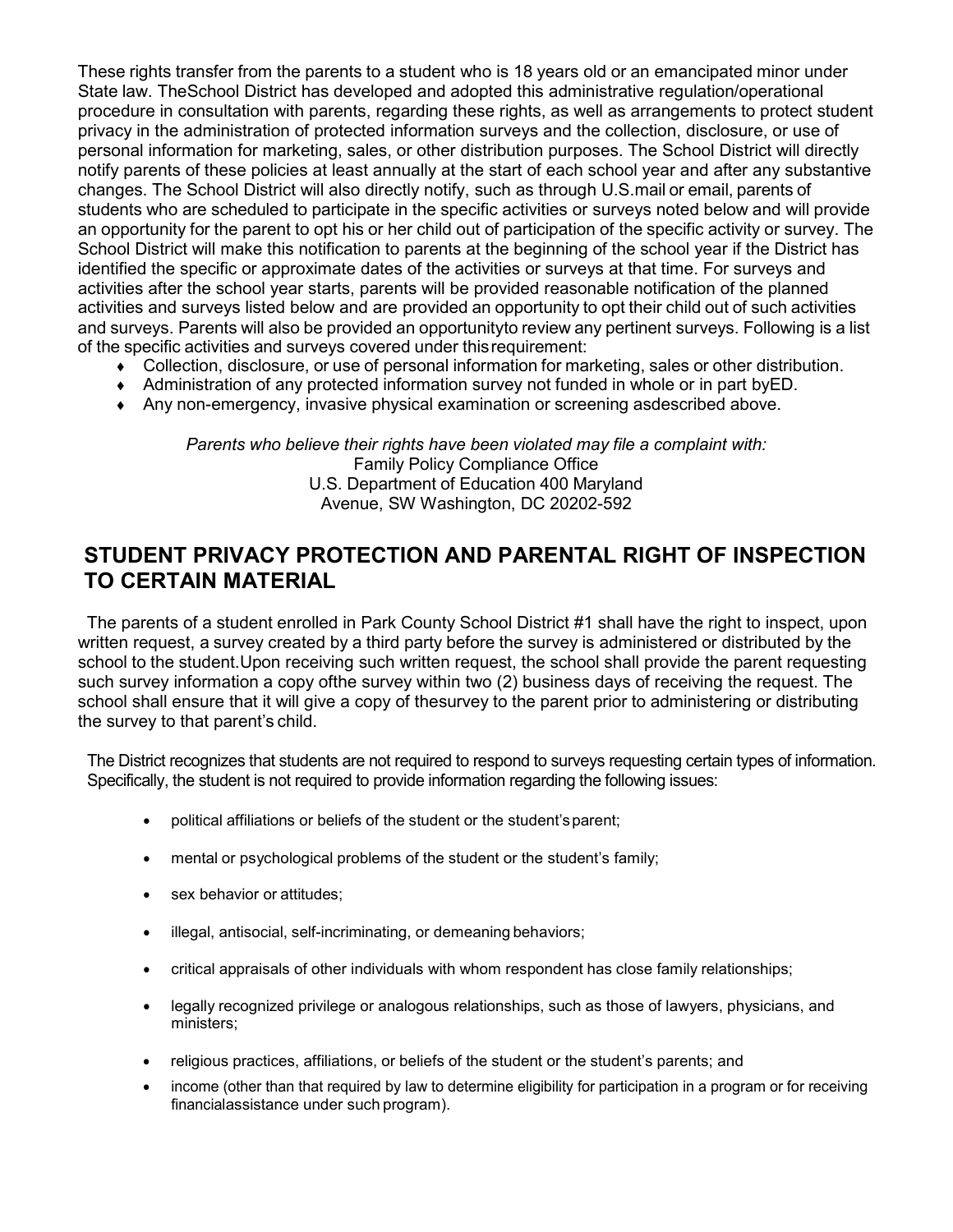Upon the school's receipt of a survey requesting information described by any of the subjects above, the District shall,within a reasonable time before distributing that survey, give notice to parents of the students to whom the survey isdirected. This notice shall inform the parents of their right to inspect the survey. The notice shall further notify the parents that their child is not required to respond to those particular subjects listed above. If a parent desires that his/her child shall not take the survey, that parent must notify the school in writing of his/herrequest.

Any parent of a student of Park County School District #1 may, upon written request of the parent, inspect any instructional material used as part of the educational curriculum for the student. Such written request shall be delivered to the principal's office. Upon receiving such written request, the principal or his/her designee shall respond to the written request by notifying the parent when he/she may inspect the requested material. The principal or his/her designee shall respond within a reasonable time following the receipt of such written request and shall make the requested materials available for inspection within a reasonable time following receipt of such written request. The materials shall be open to inspection by the parent who requested such inspection during the normal business hours of the school.

From time to time, the District may deem it necessary to perform physical examinations or screenings on students. Such screenings may include, but not be limited to, hearing screening, vision screening, physical examinations, andother examinations or screenings for the general health and welfare of the students. Each year at the beginning of the school year, the District shall directly notify the parents of the specific or approximate dates during the school year when the physical examinations or screenings are scheduled or expected to be scheduled. The District may require students to obtain physical examinations prior to participating in any athletic or extra-curricular activities. The schoolshall notify the parents of any non- emergency, invasive physical examination or screening that is a) required as a condition of attendance; b) administered by the school and scheduled by the school in advance; and c) not necessaryto protect the immediate health and safety of the student or of other students. Parents who do not want their child toparticipate in such screening or examination must deliver written notice prior to the date of such scheduled screening or examination, and such written notice shall specifically state that the parent does not want his/her child to be subject to the particular screening or examination. The District may also perform physical examinations or screenings withoutnotice to the parents in an emergency situation where a student has been injured in a manner which requires immediate attention.

Occasionally, the school may administer surveys involving the collection, disclosure, or use of personal information collected from students for the purpose of marketing, for selling that information, or for otherwise providing that information to others for that purpose. The District shall notify parents at the beginning of the school year when suchsurveys may be administered or when they are expected to be scheduled. In the event of the administration of sucha survey, the District will take measures to protect student privacy, such as using student codes rather than names oronline surveys.

Each parent of a student at Park County School District #1 shall have the right, upon written request, to inspect any instrument used in the collection of personal information in the above paragraph before the instrument is administeredor distributed to the students.

NCLBA Reference: Title X, Part F, '1061 Statutory Reference: 20 U.S.C. '1232(h)(c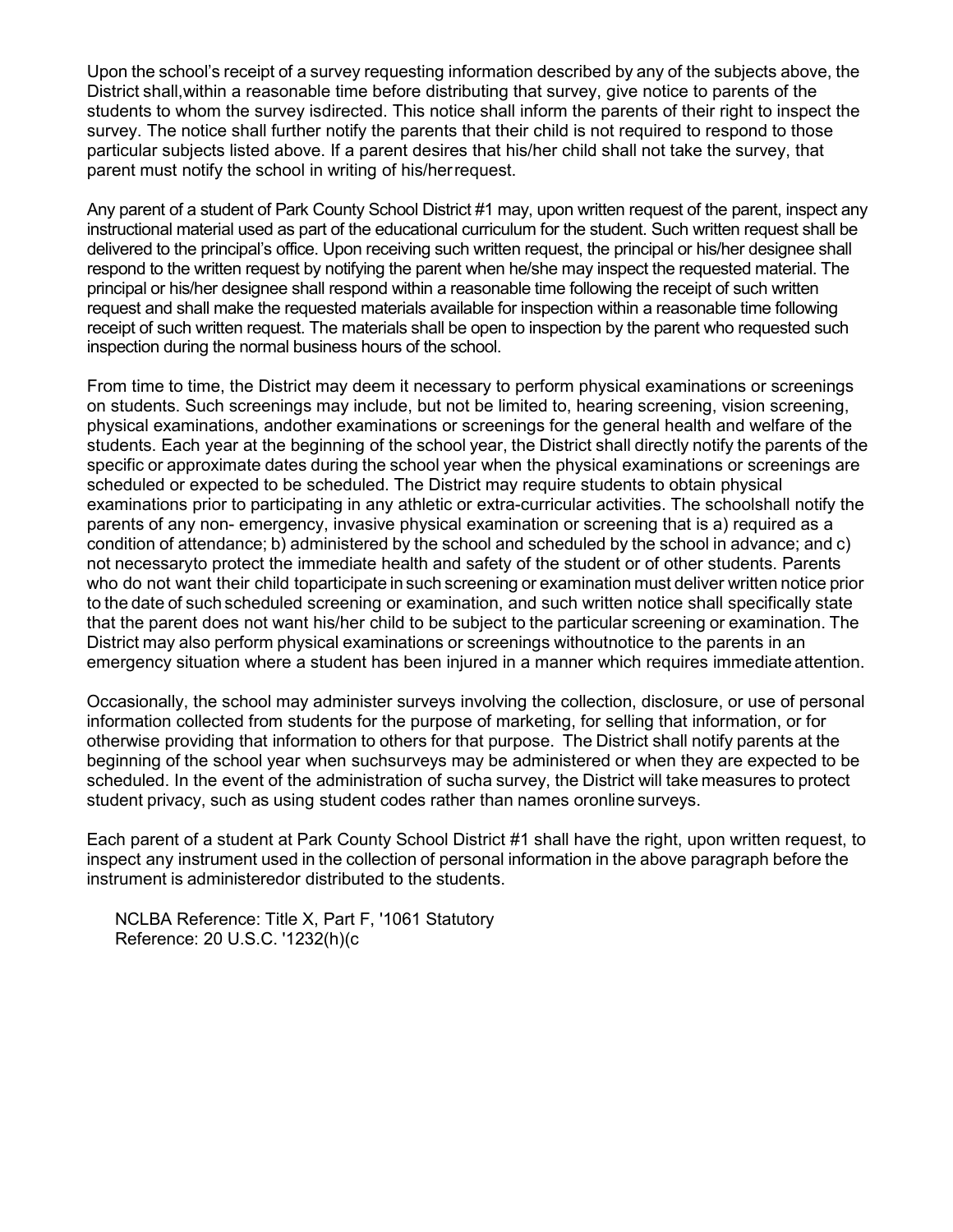## **NOTIFICATION OF RIGHTS UNDER FERPA FOR ELEMENTARY AND SECONDARY SCHOOLS**

The Family Educational Rights and Privacy Act (FERPA) affords parents and students over 18 years of age ("eligiblestudents") certain rights with respect to the student's education records. These rights are:

(1) The right to inspect and review the student's education records within 45 days of the day the school receives a request for access.

Parents or eligible students should submit to the school principal (or appropriate school official) a written request that identifies the record(s) they wish to inspect. The school official will make arrangements for access and notify theparent or eligible student of the time and place where the records may be inspected.

(2) The right to request the amendment of the student's educational records that the parent or eligible student believes are inaccurate, misleading, or otherwise in violation of the student's privacy rights under FERPA.

Parents or eligible students who wish to ask the school to amend a record should write the school principal (or appropriate school official), clearly identify the part of the record they want changed, and specify why it should be changed. If the school decides not to amend the record as requested by the parent or eligible student, the school willnotify the parent or eligible student of the decision and advise them of their right to a hearing regarding the request for amendment. Additional information regarding the hearing procedures will be provided to the parent or eligible student when notified of the right to a hearing.

(3) The right to consent to disclosures of personally identifiable information contained in the student's education records, except to the extent that FERPA authorizes disclosure withoutconsent.

One exception, which permits disclosure without consent, is disclosure to school officials with legitimate educational interests. A school official is a person employed by the school as an administrator, supervisor, instructor, or support staff member (including health or medical staff and law enforcement unit personnel); a person serving onthe School Board; a person or company with whom the school has contracted as its agent to provide a service insteadof using its own employees or officials (such as an attorney, auditor, medical consultant, or therapist); or a parent orstudent serving on an official committee, such as a disciplinary or grievance committee, or assisting another school official in performing his or hertasks.

A school official has a legitimate educational interest if the official needs to review an education record in order tofulfill his or her professional responsibility.

Upon request, the school discloses education records, including disciplinary records relating to suspension and expulsion, without consent to officials of another school district in which a student seeks or intends to enroll.

(4) The right to file a complaint with the U.S. Department of Education concerning alleged failures by the School District to comply with the requirements of FERPA. The name and address of the office that administers FERPA are:

> Family Policy Compliance Office U.S. Department of Education 400 Maryland Avenue, SW Washington, DC 20202-5920

Park County School District # 1 will make available to the public directory information pertaining to students at Park County School District # 1. Directory information includes the following: the student's name, address, telephone listing, date and place of birth, participation in officially recognized activities and sports, weight and heightof members of athletic teams, dates of attendance, the most recent previous education agency or institution attended,and degrees and awards received. If you are unwilling to allow any or all of the above-described directory informationto be released without your consent, you must notify the Office of the Superintendent within thirty (30) days from thedate of this notice.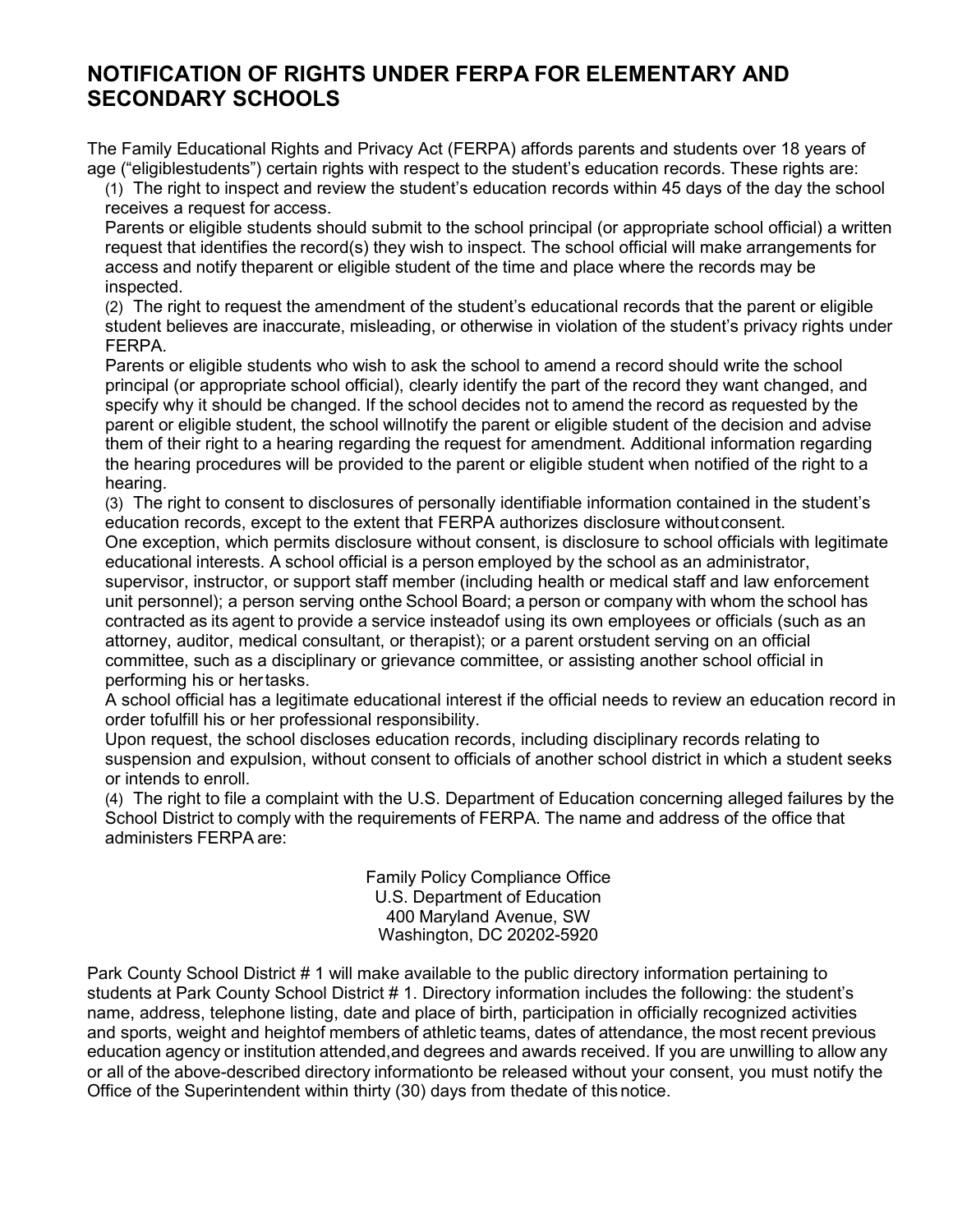## **WHAT DOES YOUR WYOMING SCHOOL DISTRICT DO WITH YOUR PERSONAL INFORMATION?**

| Who are we?                     |                                                                                                                                                                                                                                                                                                                                                                                                                                                                                                            |
|---------------------------------|------------------------------------------------------------------------------------------------------------------------------------------------------------------------------------------------------------------------------------------------------------------------------------------------------------------------------------------------------------------------------------------------------------------------------------------------------------------------------------------------------------|
| Who is providing<br>thisnotice? | Your local School District's Superintendent                                                                                                                                                                                                                                                                                                                                                                                                                                                                |
| <b>Facts</b>                    |                                                                                                                                                                                                                                                                                                                                                                                                                                                                                                            |
| Why?                            | Local Educational Agencies (LEAs) are required to decide what, when, and how long your personal<br>information is managed and shared for legitimate educational and non-educational intent. Although federal<br>law gives parents the right-to-consent before certain information is shared, state and federal law also<br>permits/requires certain information to be disclosure regardless of your consent. Please read this notice<br>carefully to understand what we do with your personal information. |
| What?                           | The types of personal information we collect and share depend on the Local, State, and Federal guidelines.<br>We typically serve as the go-between you, your personal information, and information required to be<br>collected (under the Statutory Authority legislated) to various agencies.                                                                                                                                                                                                             |
| How?                            | Any entity with a "legitimate educational interest" can also request your information. Every District administrative<br>team member serves as your representative in evaluating each and every request for your information. This 'Risk<br>Management Team' is also responsible for assuring that our copies of your personal information (including all<br>backups of your information) are deleted and destroyed, at the time it is no longer necessary.                                                 |

| What we do?                     |                                                                                                                                     |
|---------------------------------|-------------------------------------------------------------------------------------------------------------------------------------|
|                                 |                                                                                                                                     |
| <b>How do Districts protect</b> | To protect your personal information from unauthorized access and use, we use information                                           |
| mypersonal information?         | privacy and security measures include role-based authorized-access only, computer<br>safeguards, and secure file & building access. |
| <b>How do Districts collect</b> | For example, you provide your personal information for our collection from your                                                     |
| mypersonal information?         | <b>Student Registration</b>                                                                                                         |
|                                 | Employment                                                                                                                          |
|                                 | Free/Reduced Lunch Applications                                                                                                     |
| Why can't I limit all sharing?  | Federal, State, & local requirements guide our disclosure of certain aspects of your<br>information;                                |
|                                 | "Directory Information" for sports schedules,  (see over)                                                                           |
|                                 | Legitimate educational use (WYTOPP, Lexia, Dibels, ) Federalrequirements<br>ensure our right for consent to disclosure(s) for       |
|                                 | Directory Information                                                                                                               |
|                                 | Non-educational use                                                                                                                 |
| What happens when I             | District respects/honors your choice to NOT share your information                                                                  |
| limit sharing?                  |                                                                                                                                     |

| <b>Definitions</b>                                                |                                                                                                                                                                                                                                                         |
|-------------------------------------------------------------------|---------------------------------------------------------------------------------------------------------------------------------------------------------------------------------------------------------------------------------------------------------|
| <b>FERPA</b>                                                      | Family Educational Rights and Privacy Act                                                                                                                                                                                                               |
| <b>IDEA</b>                                                       | THE Individuals with Disabilities Education Act                                                                                                                                                                                                         |
| <b>PPRA</b>                                                       | The Protection of Pupil Rights Amendment                                                                                                                                                                                                                |
| <b>HIPPA</b>                                                      | Health Information Portability & Privacy Act                                                                                                                                                                                                            |
| 504                                                               | <b>Rehabilitation Act of 1973</b>                                                                                                                                                                                                                       |
| <b>CIPA</b>                                                       | Children's Internet Protection Act                                                                                                                                                                                                                      |
| <b>COPPA</b>                                                      | Children's Online Privacy Protection Rule                                                                                                                                                                                                               |
| Other related Federal & State<br>agency rules, codes, regulations | Internal Revenue Service, WY Department of Labor (Workman's Compensation), WY Department of Health &<br>Human Services (New Hire, child support), WY Department of Education (Teacher Certification, variety of<br>reports), WSBAIT (medical accounts), |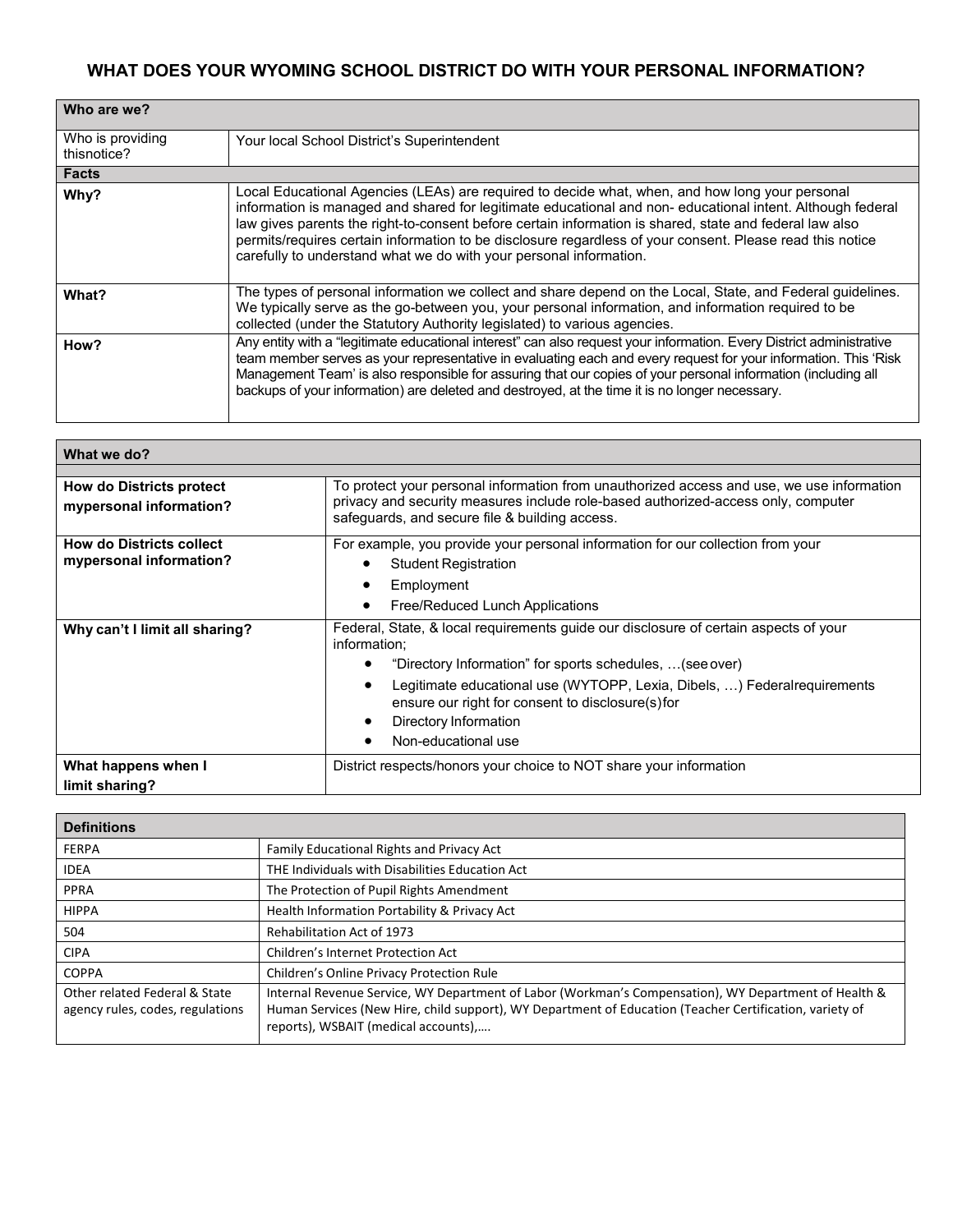| Reasons we share your personal information                                                                                                                                                                                                                                                                                                                                                                                                                                           | Does your district share                                                                                                                                                                                                                                | Can you limit this sharing                                                                                                                                                                                                                                         |
|--------------------------------------------------------------------------------------------------------------------------------------------------------------------------------------------------------------------------------------------------------------------------------------------------------------------------------------------------------------------------------------------------------------------------------------------------------------------------------------|---------------------------------------------------------------------------------------------------------------------------------------------------------------------------------------------------------------------------------------------------------|--------------------------------------------------------------------------------------------------------------------------------------------------------------------------------------------------------------------------------------------------------------------|
| Your schools' sports, music, & art programs<br>may contain aspects of DirectoryInformation:<br>Your name/Student's name, address,<br>$\bullet$<br>telephone listing<br>Date and place of birth<br>$\bullet$<br>Participation in officially recognized<br>$\bullet$<br>activities and sports<br>Date of attendance<br>$\bullet$<br>Most recent previous education<br>agency or institution attended<br>Singular degree, award, or score                                               | <b>YES</b><br>(Directory Information is considered<br>that information which can be<br>released without consent to<br>individuals. This is information<br>which would not generallybe<br>considered harmful or an invasion of<br>privacy if disclosed.) | <b>YES</b><br>(If Parents are unwilling to allow any or all of<br>the above-described Directory Information to<br>be release without their consent, they must<br>notify the Office of the Superintendent within<br>thirty (30) days from the date of this notice.) |
| Disclosure for legitimate educational interest<br>authorizes our disclosure of your personal<br>information to school officials, federal/state/local<br>agencies, and contracted third-parties. This<br>includes but is not limited to school transfers,<br>student information system vendors, federal<br>lunch program, judicial orders, organizations that<br>may conduct survey(s), appropriate officials with<br>concern to health/safety issues, state & local<br>authorities, | <b>YES</b><br>(Personal Information is shared<br>within the context of Federal,<br>State, and localrules, regulations,<br>codes, and legislation).                                                                                                      | <b>NO</b>                                                                                                                                                                                                                                                          |
| Disclosure for legitimate non-educational<br>interest requires District to seek your consent<br>prior to disclosure of any student personal<br>information. Sharing of employee personal<br>information required by Federal, State, or local<br>agencies does not require consent.                                                                                                                                                                                                   | <b>YES</b>                                                                                                                                                                                                                                              | <b>YES</b><br>(With regards to student personal<br>information)                                                                                                                                                                                                    |
| Certain financial information about<br>you, your student, or family                                                                                                                                                                                                                                                                                                                                                                                                                  | <b>YES</b>                                                                                                                                                                                                                                              | <b>NO</b>                                                                                                                                                                                                                                                          |
| Legitimate FERPA, HIPPA, IDEA, PPRA,<br>DPPA or 504 protected information- such<br>asSocial Security numbers, Ethnicity,<br>Gender, Nationality, Health Information, etc.                                                                                                                                                                                                                                                                                                            | <b>YES</b>                                                                                                                                                                                                                                              | <b>NO</b>                                                                                                                                                                                                                                                          |

| For questions or to limit our sharing | Please call or visit your local District Office |
|---------------------------------------|-------------------------------------------------|
|                                       |                                                 |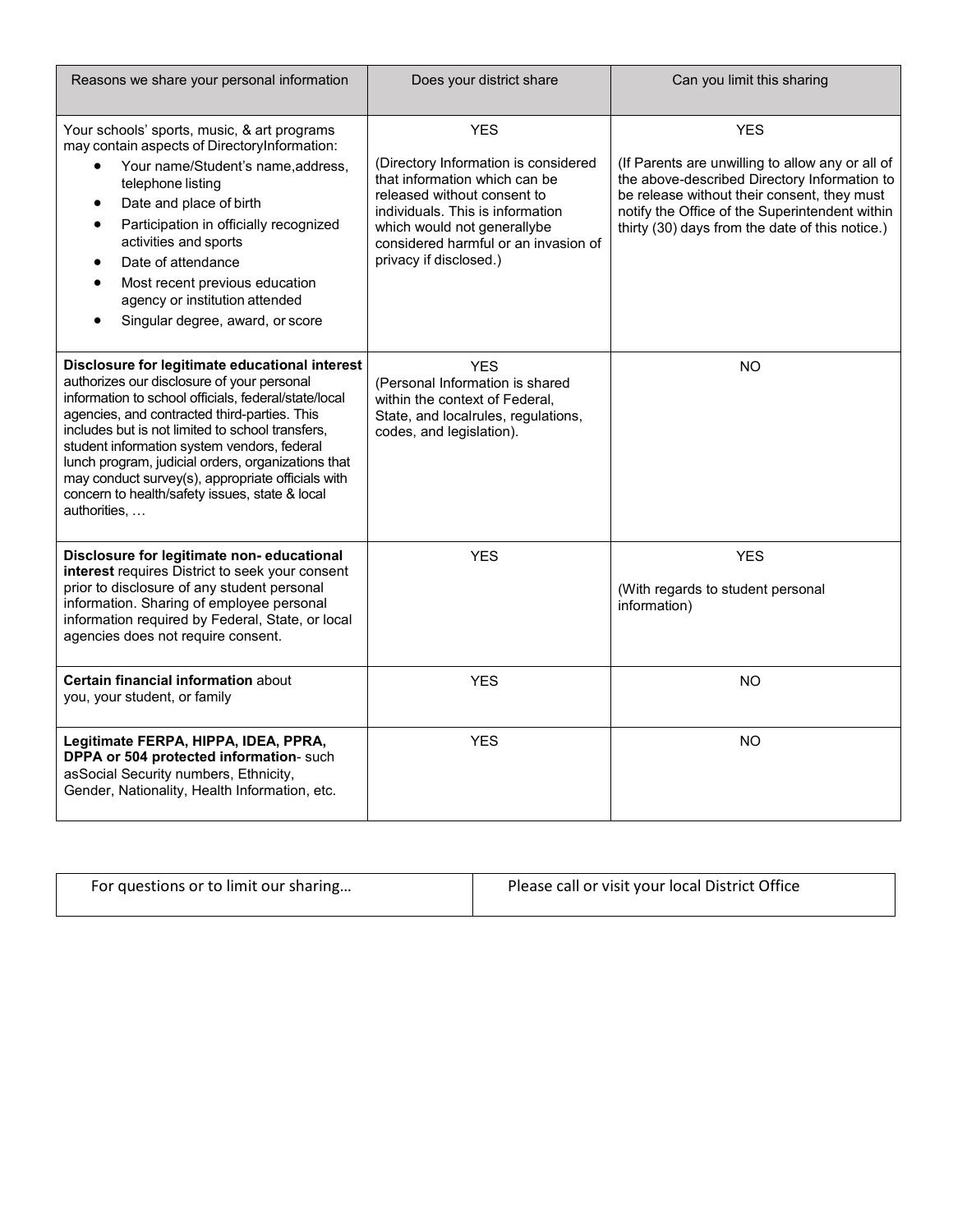### **Parkside Elementary School School Supply List 2021-2022**

#### **Kindergarten**

1 24 count box of crayons Full size plastic pencil box 1 full size box of facial tissues 2 2-pocket folders 1 Large eraser pack of # 2 pencils 2 glue sticks 2 Expo brand dry erase markers (thin size for little fingers) Full size backpack 1 pair of scissors 1 bottle of school glue (4 oz.) 1 pair of headphones (not earbuds) to use with iPad 1 pack zip lock bag

### **1st Grade**

 pink or green rubber eraser large boxes of tissues 24-count box of crayons bottle of school glue (4 oz.) large glue sticks pair of scissors 1 two-pocket folder 2 dry erase markers One pair headphones (Not earbuds)

### **2nd Grade**

1 packs # 2 pencils (good quality) pink or green rubber eraser 1 box of crayons (24 or 48 count) bottle of school glue (4 oz.) 1 large boxes of tissues two-pocket folder large glue stick pair of scissors dry erase markers pencil box spiral notebook yellow highlighter pair Earbuds or Headphones for iPads

### **PE (for all grades)**

ALL students will need running shoes (tennis shoes) with laces or Velcro.

### **Parkside School Student Supply Notes:**

• We ask that all students have a full sized book bagor backpack.

- No Trapper Keepers, please.
- Label all supplies with student's name.
- Supplies may need to be replenished as the year

#### **3rd Grade**

2- wide ruled notebooks (1 subject size) several #2 pencils box of crayons two -pocket folders large eraser Highlighters set of 10 washable markers 4 oz. bottle or glue stick large box of tissues 1 pair scissors box 12 assorted colored pencils, 7 inch

#### **4th Grade**

- 1 two-pocket folders 1 box of crayons (any size) 2 1-subject spiral notebook 1 3-subject spiral notebook 4 pencils 1 large eraser 1 pencil bag 1 pair of scissors 1 large glue stick, 1 bottle of glue 2 dry erase markers (any size)
- 1 box of Kleenex

#### 5th Grade

- 1 box # 2pencils 1 box red pens 1 pink or green rubber eraser 1 large box of tissues 1 pack of 3X3 Sticky Notes 1 three-subject, spiral note books 1 yellow wide-tip highlighter 1 ruler with standard (inches) scale and metric (cm)scale 1 8-pack colored pencils 1 pair scissors 1 glue stick 1 Composition Notebook 1 black fine-tip Sharpie 1 pencil bag
- 1 full size backpack
- 1 accordion/expandable fill